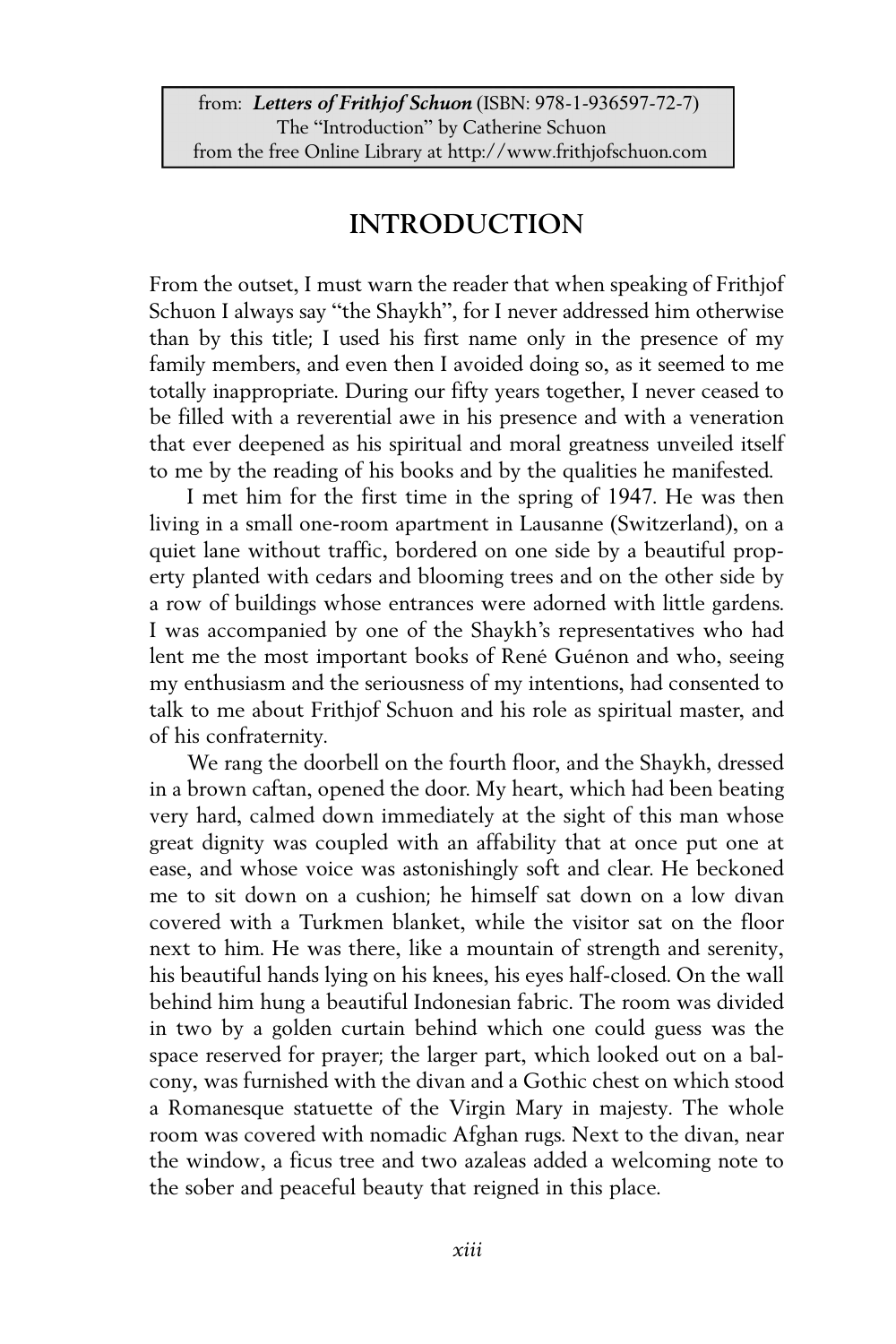After a moment of silence, the Shaykh asked what my reasons were for being attracted to the spiritual life and whether I had any particular problems. Of course I had problems, but through the mere presence of this Master and by some of his words, they had as it were evaporated. Then he asked me: "Do you know how to make coffee? Could you prepare us a cup of coffee?" Delighted to be of service, I went to the kitchen. An old desk was wedged in between the door and sink by the window; on the opposite side, between the cooking stove and a closet, stood a table with piles of books and folders stacked on top of it and beneath it. A glass door gave onto the same small balcony, where an oleander was growing and flower boxes were waiting for geraniums to bloom. Everything was clean and neatly arranged so that it was easy for me to find what was needed to make coffee. I brought the coffee pot and two cups on a tray which I put before the Shaykh, happy to be able to show my respect by kneeling before him and by serving him the coffee. I refused as politely as I could his offer to drink also. He then turned to my companion and asked among other things: "How is your cat?" This disciple, in fact, owned a beautiful Persian cat and he recounted that he liked to blow soap bubbles to watch the cat trying to catch them. The Shaykh said with a slight smile: "I wonder whether you bought the bubbles for your cat or for yourself?" I do not remember anything else, except the fact that the Shaykh did not drink all his coffee and poured the rest into the pot of the ficus tree. Later I learned that this was his habit, and the plant was indeed thriving.

After this interview I went back home, my heart filled with a sweet joy. I had expected a severe interrogation, but everything had been so simple and natural. The sound of his soft voice continued ringing in my ears and I could not forget his deeply mysterious gaze; (for a long time I believed that his eyes were black, whereas in reality they were gray-blue).

A few days later, from the tramcar in which I was returning from work, I saw the Shaykh in the street: he was carrying a net filled with groceries, walking with an energetic gait that stood in contrast to the recollected expression of his face. Like so many times thereafter, I was struck by this fascinating combination of irresistible strength and serene inwardness.

But I began to ask myself some questions: how was it possible that a man, who for more than ten years had been the head of a *Tarīqah*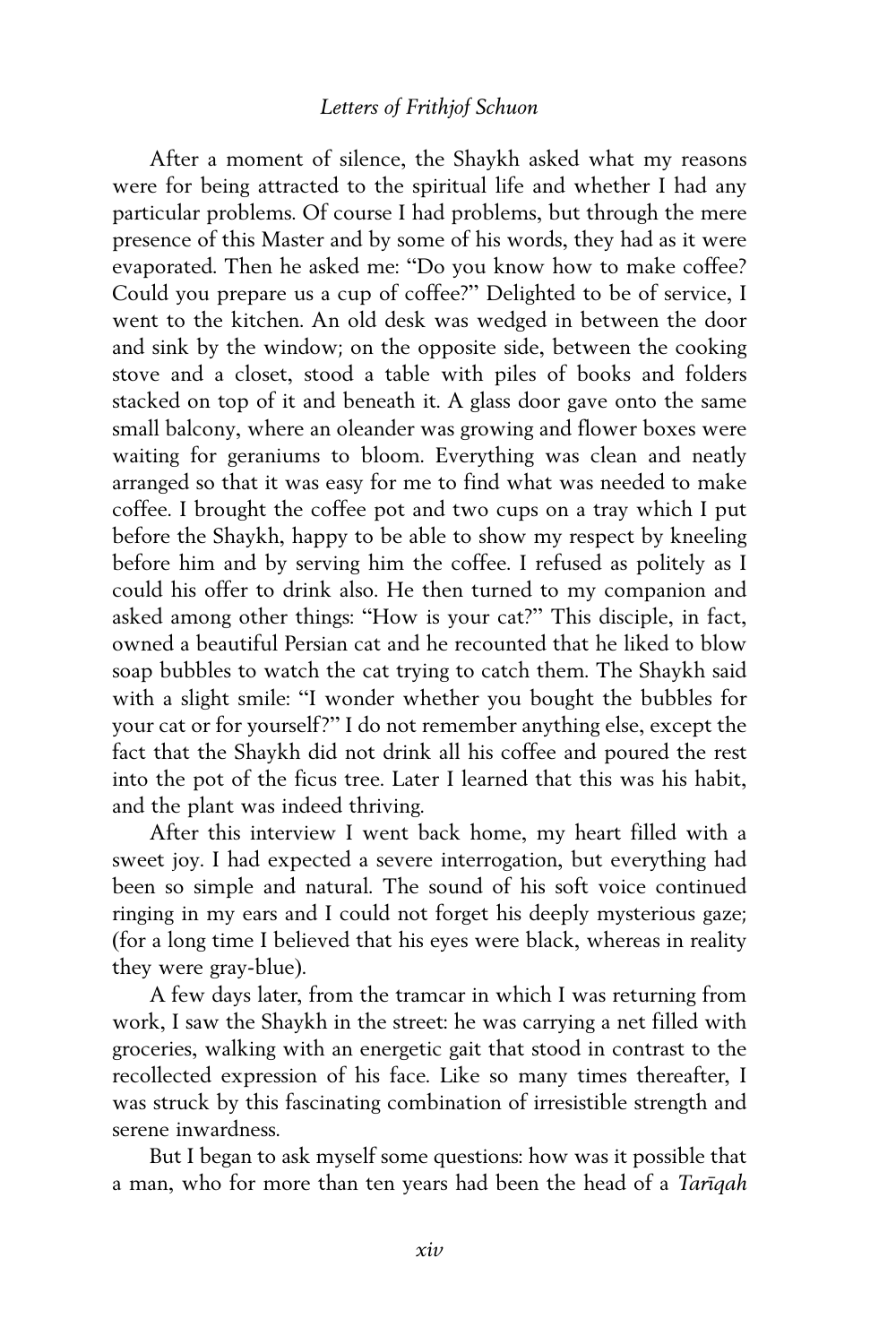with numerous disciples, that such a man was living in the tiniest apartment, had to open the door himself for his visitors, had to do his own shopping, his cooking and who knows what else? Also, it seemed to me that he did not look well. Did he have any health problems? Was he well nourished? The answers came to me only later.

Soon after my first encounter with the Shaykh, I was invited from time to time to prayer meetings together with other friends. After a simple meal—rye bread, cheese, fruit, and tea—taken in silence, the Shaykh would speak of doctrine and the spiritual life and would answer questions. On these occasions, I would invariably feel a powerful breath of benediction coming out of his mouth; it was almost as if I could see rays of light emanating from him. He was seated on his divan in Moroccan dress, as were his disciples who were sitting on the floor in a half circle, the women in the rear. The traditional garment, which the Shaykh insisted upon, gave dignity to each one. Two Moroccan lamps of finely chiseled copper cast delicate lace patterns on the ceiling and walls, and while we were performing the rites, incense filled the air. All was sacred beauty and peace, and I would walk home after these evenings as if drunk with the wine of truth.

One day Lucy von Dechend (an old friend of the Schuon family and herself a disciple) who used to type the Shaykh's articles, asked me whether I could take over this job since she had to leave for a few months, and she handed me the manuscript of the article "Microcosm and Symbol" which was later to appear in *The Eye of the Heart.* I was to deliver my work on a Wednesday at six o'clock in the evening and fetch another article, thus having the privilege of seeing the Shaykh quite regularly. Each time he would ask me whether I had understood everything; so I acquired the habit of putting myself in the place of the reader and if a passage seemed a bit too difficult to understand, I would indicate it to the Shaykh who, to my great astonishment, would change the phrasing. I was astonished indeed that such an intelligent man would listen to a young "beginner" like myself, but humility was at the base of his character—it could not be otherwise—and he liked to ask for advice from his friends on many a question. He would write his articles in one stroke, in a few days, and would recast them only once they were typewritten; then one had to recopy them so that everything would be clear for the publisher, though his handwriting and his corrections were always very clear.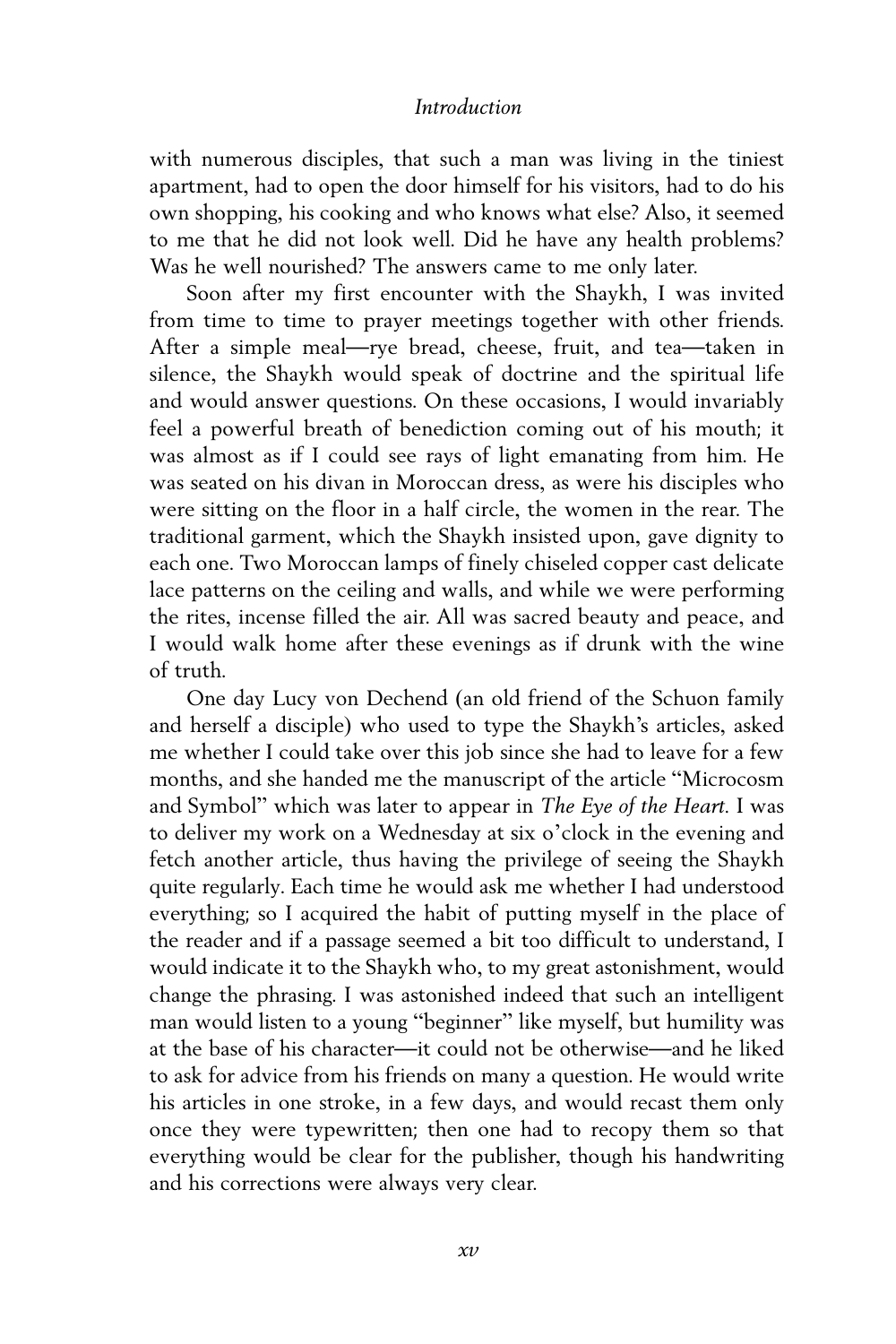He also would fill page after page with thoughts and reflections in the form of aphorisms on the most diverse topics; it was the outline of the book *Spiritual Perspectives and Human Facts.* One day he had on his desk a number of pieces of cellophane of diverse colors, the symbolism and meaning of which he explained to me. He had me look at the landscape through the different sheets of cellophane and asked me what impression it gave me; in fact, the yellow gives rise to joy, the purple to sadness, the blue is mysterious and cool, the green peaceful, the red rather frightening by its intensity and heat.

On another day he spoke to me about astronomy, a subject that seemed to fascinate him, for he had done a whole series of calculations so that one could concretely imagine stellar space. He showed me his globe and said: "If the earth had this dimension, the moon would have the size of an apple and would be at a distance of about eight meters from the earth, and the sun would have the size of an apartment building in Sauvabelin [a hill above Lausanne]. Venus would be where the cathedral stands; Jupiter, nine times the size of the earth, would be in the middle of the lake [Lake Geneva], and so on. If the sun is a big apple, the earth is a mustard seed and would be at a distance of ten meters from the sun. The solar system would scarcely occupy half a kilometer and around it there would be a space larger than Europe." He spoke to me about the Milky Way, about the Great Galactic System . . . it was dizzying. But much more vertiginous was what he told me later and on which he would enlarge in two of his books: "Modern men are . . . unaware of being involved in a titanic drama in comparison with which this world, so seemingly solid, is as tenuous as a spider's web. . . . [T]hey do not see . . . that this, which is so compact in appearance, can collapse *ab intra*, that matter can flow back 'toward the inward' through transmutation, and that the whole of space can shrink like a balloon suddenly emptied of air."1 Or again, speaking of the divine Attributes and in particular of *Al-Ākhir* (God as "The Last"): "If one wanted under present condition to form some idea of the coming of *Al-Ākhir*, one would have to be able to witness by anticipation that sort of explosion of matter, that sort of revulsion or existential reflux, which will mark the advent of God; one would

<sup>&</sup>lt;sup>1</sup> Logic and Transcendence, chap. "Concerning the Proofs of God" (Bloomington, IN: World Wisdom, 2009), pp. 59, 60. All the notes in Madame Schuon's Introduction are by the editor.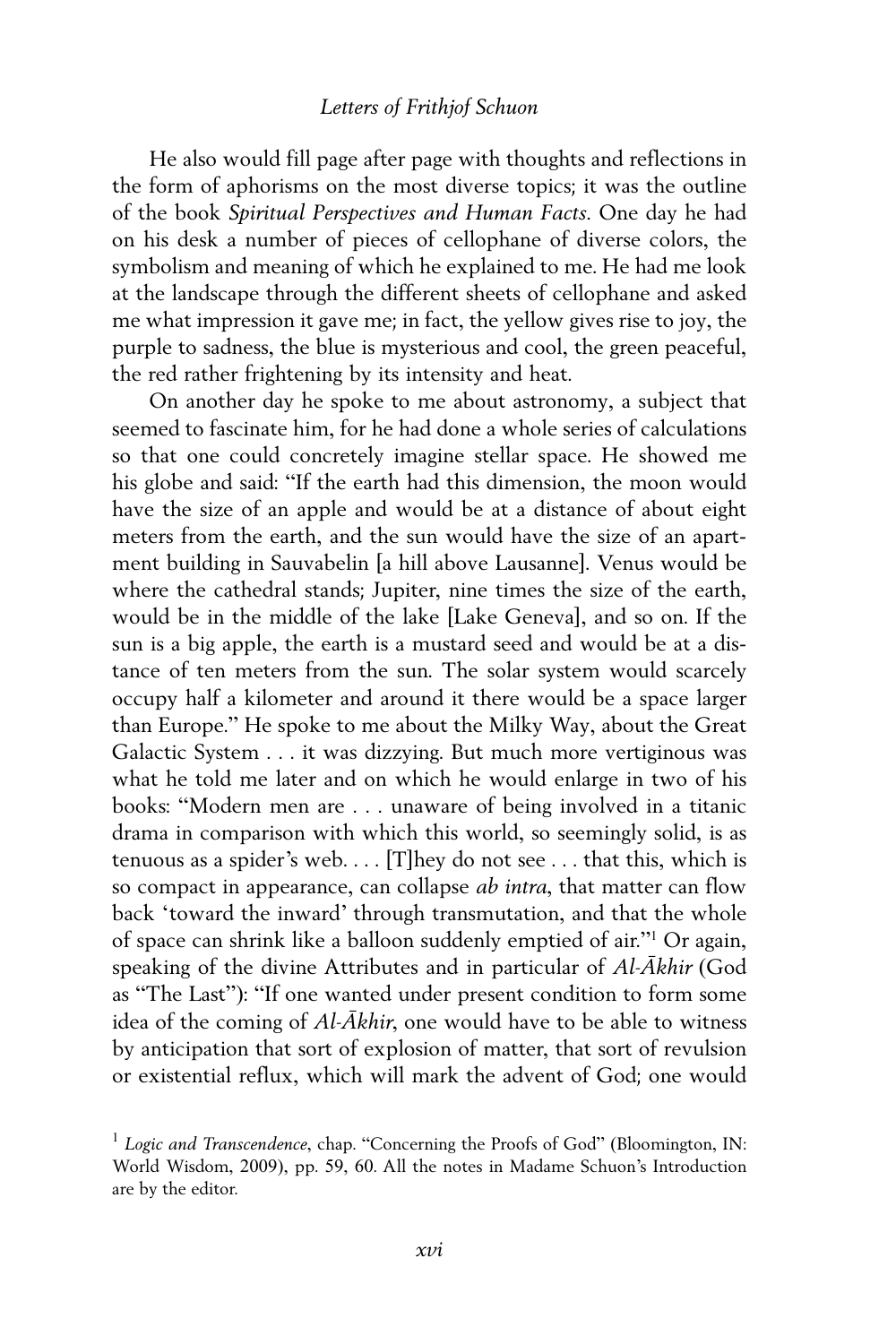have to be able to hear in advance the sound of the Trumpet—that rending irruption of primordial Sound—and to witness the breaking up and transmutation of our sensible universe."2 I witnessed in thought this cosmic drama and wondered, marveling whence he was drawing all that he was describing. He did not seem to be talking out of theoretical knowledge but out of direct awareness and experience. He gave me the impression of a man who, like an angel, flies through all the spheres of the Universe, up to the highest one, an impression that would again and again come to my mind as I frequented him and read his works.

On another occasion, the Shaykh showed me an old book representing the costumes of all the peoples in the world. He had always had the greatest interest in everything related to the different races of humanity. He knew the names of all the peoples of Asia, of all the African and American tribes, he knew their history, their religion, their customs, he had notions of their languages and their scripts; he could recite with verve passages of the *Iliad* in Greek, of the *Divine Comedy* in Italian, sing an African lullaby or a Sioux war song; he had learned with much facility the Arabic language and script and had acquired the rudiments of Sanskrit and some knowledge of Japanese and Chinese, knowing by heart the first chapter of the *Tao Te Ching* and also how to inscribe it with a fine brush. Almost all of this knowledge he had acquired from his youth on, in order to escape the narrowly European atmosphere which reigned at that time and which for him was stifling. He also could draw with a stroke of the pen a Chinese, Arab, Caucasian, or Red Indian face.

On the contrary, he had no memory for things he was not interested in and left the cosmological sciences to his best friend, Titus Burckhardt. He mistrusted astrology, thinking that erroneous conclusions could too easily be drawn from it, and he above all did not tolerate the making of predictions. After this topic had come up one day during an invitation, he asked me: "What is my sign?" I told him that he had the sun in Gemini and the ascendant in Pisces. He smiled slightly and asked: "And what does that mean?" I offered the little I knew of this science and he kept silent. He was so uninterested that the next day he had all but forgotten it.

<sup>2</sup>*Form and Substance in the Religions*, chap. "The Cross of Space and Time in Koranic Onomatology" (Bloomington, IN: World Wisdom, 2002), p. 83.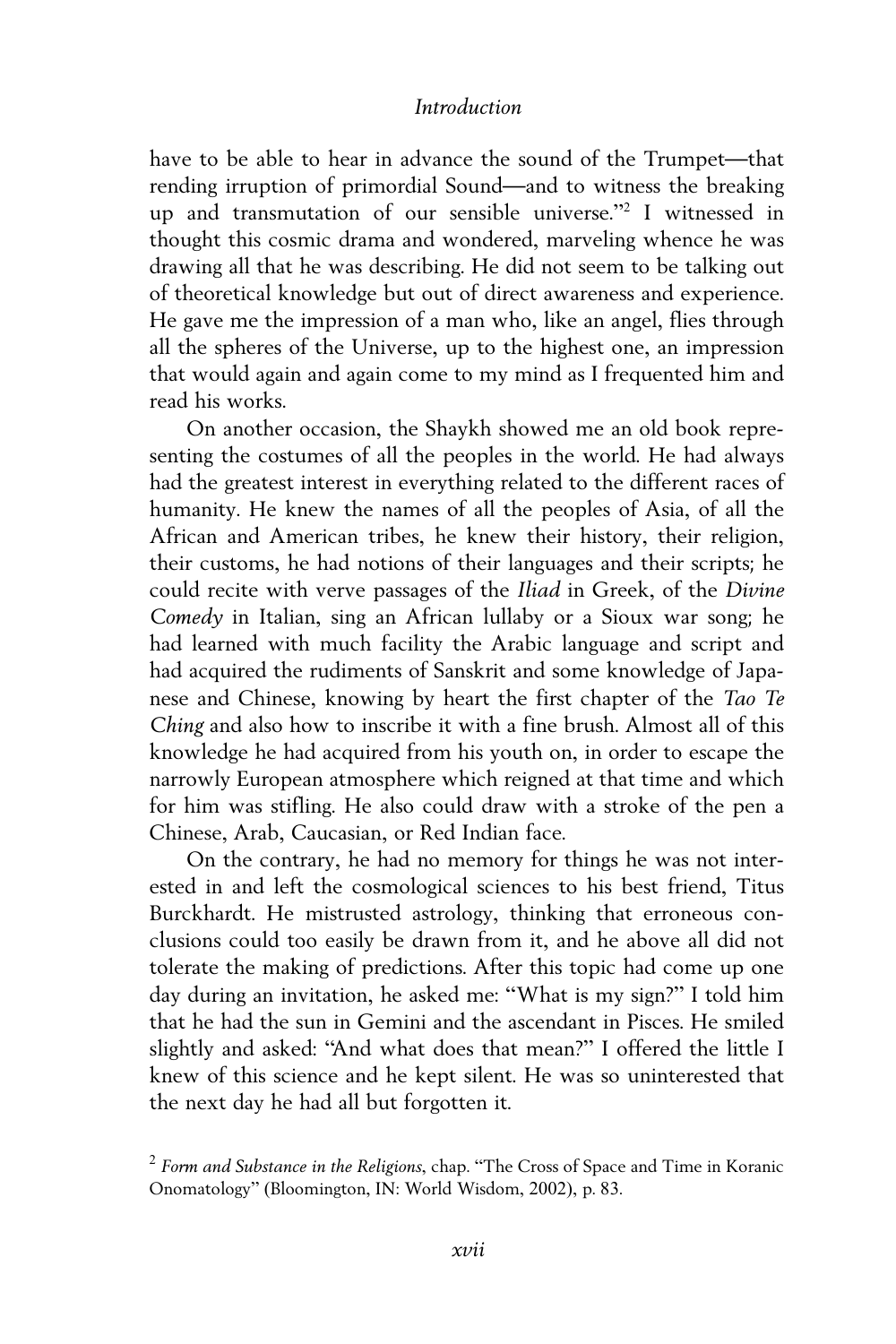About one year after our first meeting, he asked me whether I could come and cook for him once a week. I tried my best to cook wholesome meals, to which he invited me without exception—an offer I had not expected. After the meal, he would read to me mystical poems of St. John of the Cross and St. Theresa of the Child Jesus. He loved this young saint very much, saying that her greatness consisted precisely in her holy littleness, and he lent me *The Story of a Soul.* He was at that time absorbed in the reading of the Church Fathers and the Christian mystics; it was then that he wrote "Christic Mysteries", an article which helped me to understand Christianity in depth, like everything he would later write on this subject.<sup>3</sup>

Another book which was lent to me was *Black Elk Speaks*, the dictated autobiography of a sage and holy man of the Sioux, who in his youth experienced the heroic resistance of his people against the whites and who at the same time received visions in order to help his neighbors spiritually and medically. I knew practically nothing about the American Indians, and this book was an opening into a totally unsuspected world. The Shaykh himself was so impressed by it that he suggested to one of his American disciples, Joseph Epes Brown, future professor of ethnology, to travel out West to try and find this sage in order to obtain more ample information about his religion. Brown found him and stayed with him for almost a whole year, during which Black Elk confided to him all his knowledge on the seven essential rites of his people; the result was the book *The Sacred Pipe* and a friendship with Benjamin, Black Elk's son, who would open many a door to us during our travels in the American West.

 $-\div$ 

When we were engaged, we would on weekends go for walks by the lake. The Shaykh loved this lake which, with its calm surface and the majesty of the mountains in the distance, had become like an extension of his own soul. He used to go early in the morning to the Quai

<sup>3</sup>The French article "Mystères Christiques" first appeared in the journal *Études Traditionnelles* (Paris, July-August 1948), but remains unpublished in English; portions of this early article were, however, incorporated into Schuon's subsequent books, notably *The Transcendent Unity of Religions* (London: Faber & Faber, 1953) and *Gnosis: Divine Wisdom* (London: John Murray, 1959).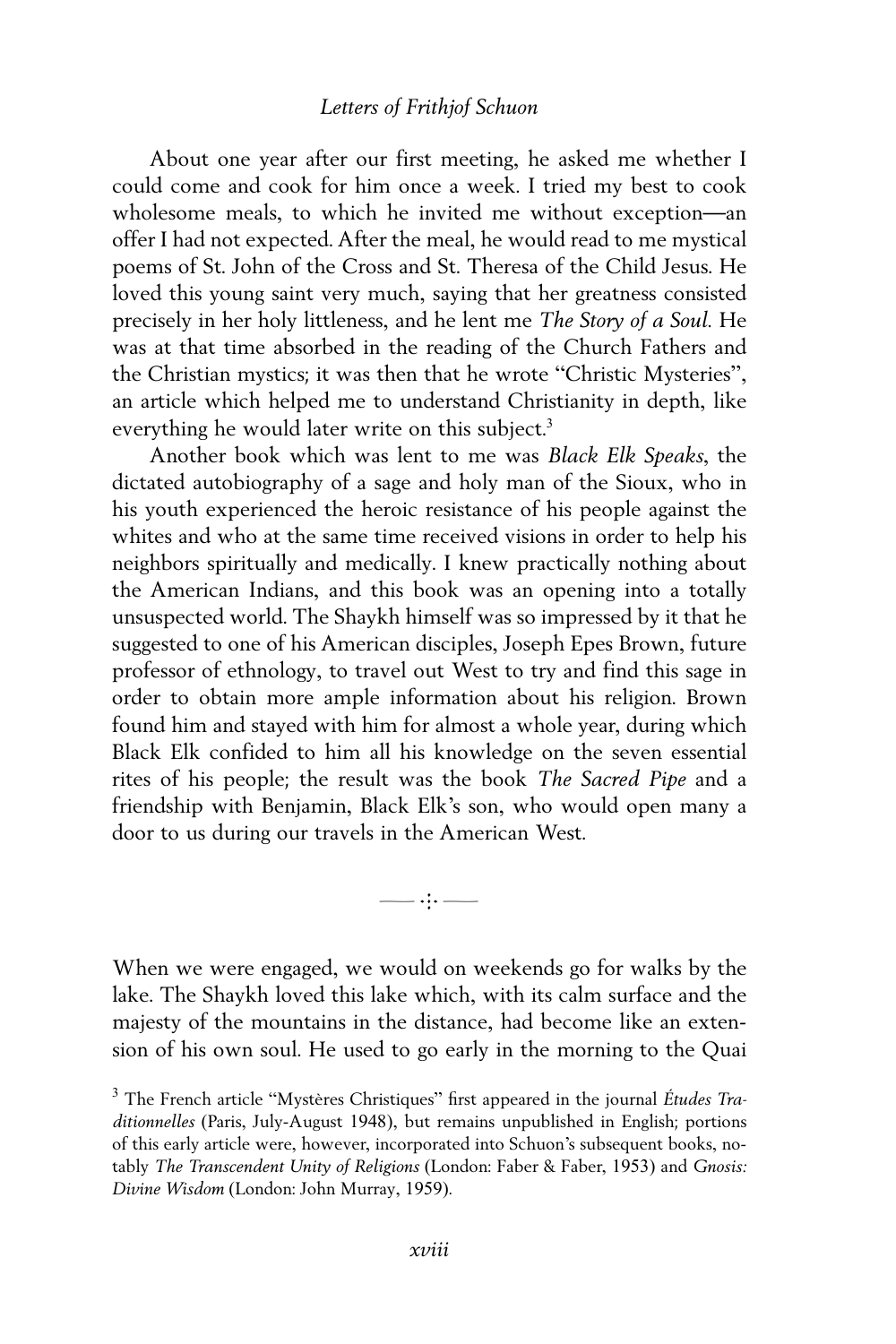d'Ouchy to breathe in deeply the Presence of God. He would but rarely meet other pedestrians, also in search of solitude, as for example King Alfonso XIII of Spain, the venerable Bey of Tunis, or a then wellknown orchestra conductor, or General Guisan of the Swiss army. He would greet them with a nod and they would respond to his greeting. During our walks the Shaykh explained to me the different meanings of the Islamic testimony of faith, the *Shahādah* ("there is no god but the one God"), saying that one could replace the word "god" by any positive quality: there is no beauty but *the* Beauty, there is no justice but *the* Justice, and so on, and finally: there is no reality but *the* Reality. He spoke much of the "metaphysical transparency of phenomena" and it was obvious that he saw God in everything and everything in God. For me, who until then had conceived of God as dwelling in a far-off Beyond, these conversations were like a revelation that allowed me to intuit the nearness of the divine Presence.

The respect which the Shaykh had for all creation manifested itself in little things. For example, when crossing a meadow, he would avoid stepping on the daisies, or if sparrows were picking up crumbs on a sidewalk, he would wait until they flew away or make a detour not to disturb them. He would never kill an insect: if a spider or centipede showed up in his room, he would get a drinking glass, put it upside down over the beast, glide a postcard under it and throw the thus imprisoned insect out of the window. He loved cats and would not tolerate that one disturb them during their sleep or in their contemplative states; when our cat lay down on the Shaykh's desk to prevent him from writing—he seemed to be jealous of the attention given to the pad—that was a real problem! I would be called to come to the rescue and lift our little feline off his forbidden couch. After we had moved into our new house in Pully, the Shaykh was helping me plant flowers in the garden, when suddenly he stopped, turned pale, and said: "I cannot go on with this task—with the spade I have cut a worm in two . . ."

Some animals would respond to this love and this respect. Dogs often would follow the Shaykh, wagging their tails, or they would stop barking when he walked by a house they were supposed to guard. At the zoo in Rabat (Morocco), all the sleeping male lions suddenly got up and roared powerfully at the exact moment that the Shaykh entered the half-circle of their cages. The lions wished to greet him! This impressive salute lasted a few seconds and then the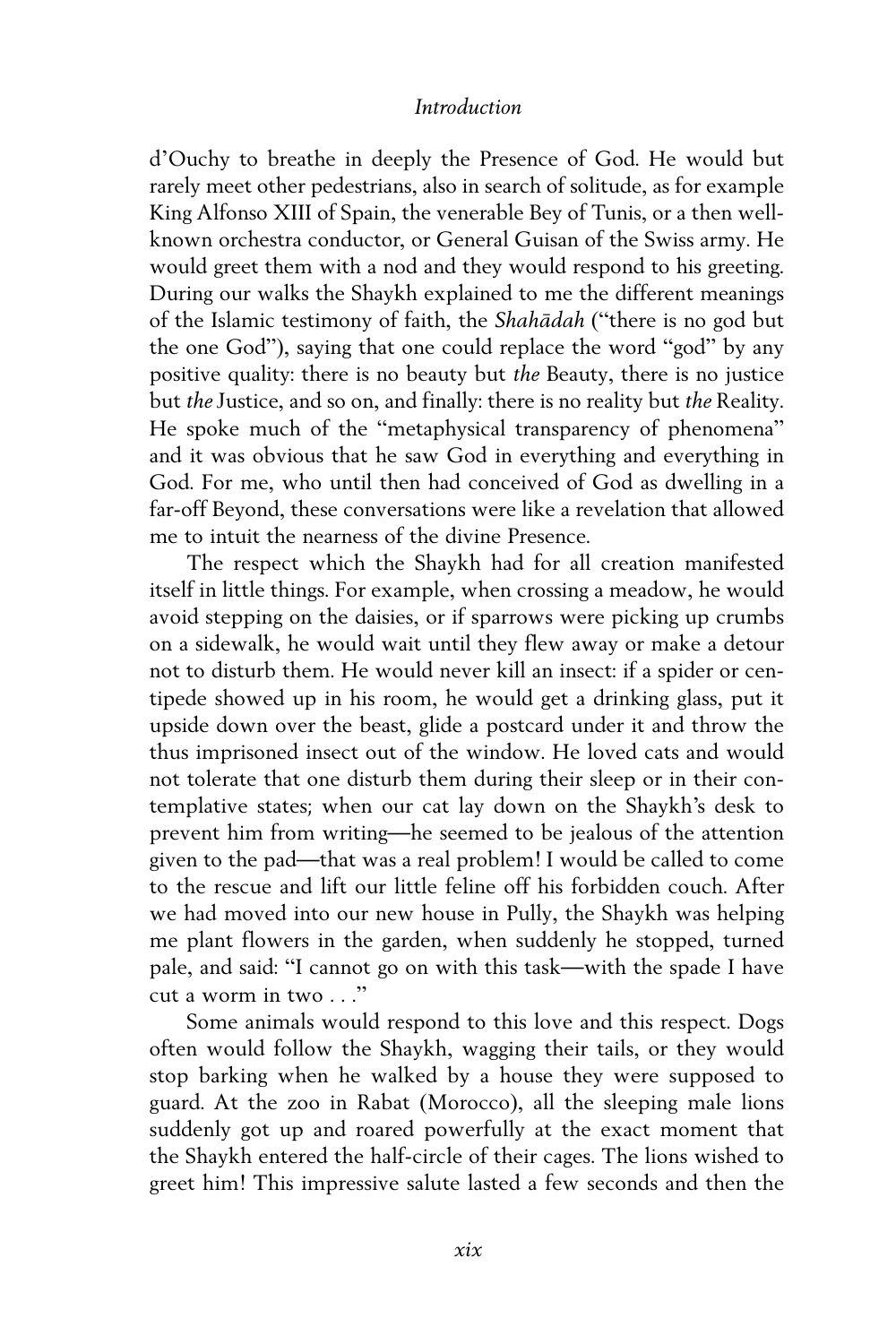silence of the felines' nap reigned again. A similar thing happened during a visit to the menagerie of the Knie Circus in Switzerland where four adult elephants, who were peacefully swaying their trunks, suddenly lifted their trunks in salutation when the Shaykh passed near them!

As a child, little Frithjof had the habit of praying throughout the half-hour walk to school. During a lesson of Biblical history, his teacher had spoken about the injunction to "pray without ceasing", an injunction the child took very seriously. Now one day as he was walking home talking to God, a big black dog with a vicious look attacked him, threw him to the ground and threatened to bite his throat when a beautiful German shepherd appeared, chased away the black beast and accompanied the little boy all the way home.

Much later—the Shaykh had already been for some years the head of a flourishing *Tarīqah—*his mother, who had not the slightest understanding of her son, was criticizing him bitterly for not having studied law or medicine, asserting that he was a failure in life, etc., when a little cat appeared, jumped onto the Shaykh's lap and started dancing with its forepaws, gazing at him with its big eyes and purring loudly. Mrs. Schuon, who liked cats too, seeing this manifestation of love for her son, stopped on the spot and dared not continue her, at the very least, unwarranted diatribe.

(Once, however, Mrs. Schuon was proud of her son. She had, after a stroke, lost the ability to speak. The Shaykh brought her his statuette of the Virgin and said to his mother: "Look at this statue and try to say '*Ave Maria*'; if you persevere, you will be able to speak again." And this is what happened: after three days, she could speak normally and was telling everybody that her son had cured her—whereas the Shaykh knew very well that it was the Virgin who did so.)

As for human beings, they generally reacted towards him with respect or with a respectful inquisitiveness. His dignity and his recollected expression could not but attract the attention of certain persons. He walked as if he were carrying within himself a sacred object, and in fact, this treasure was the perpetual remembrance of God. People would ask him who he was, or tell him that he had a strong radiance or that they felt a state of well-being in his presence. The Jews took him for a rabbi, the Russians for a *staretz*, the Orthodox for a pope, the Muslims for a great *shaykh*, and some Western Americans for an Indian chief!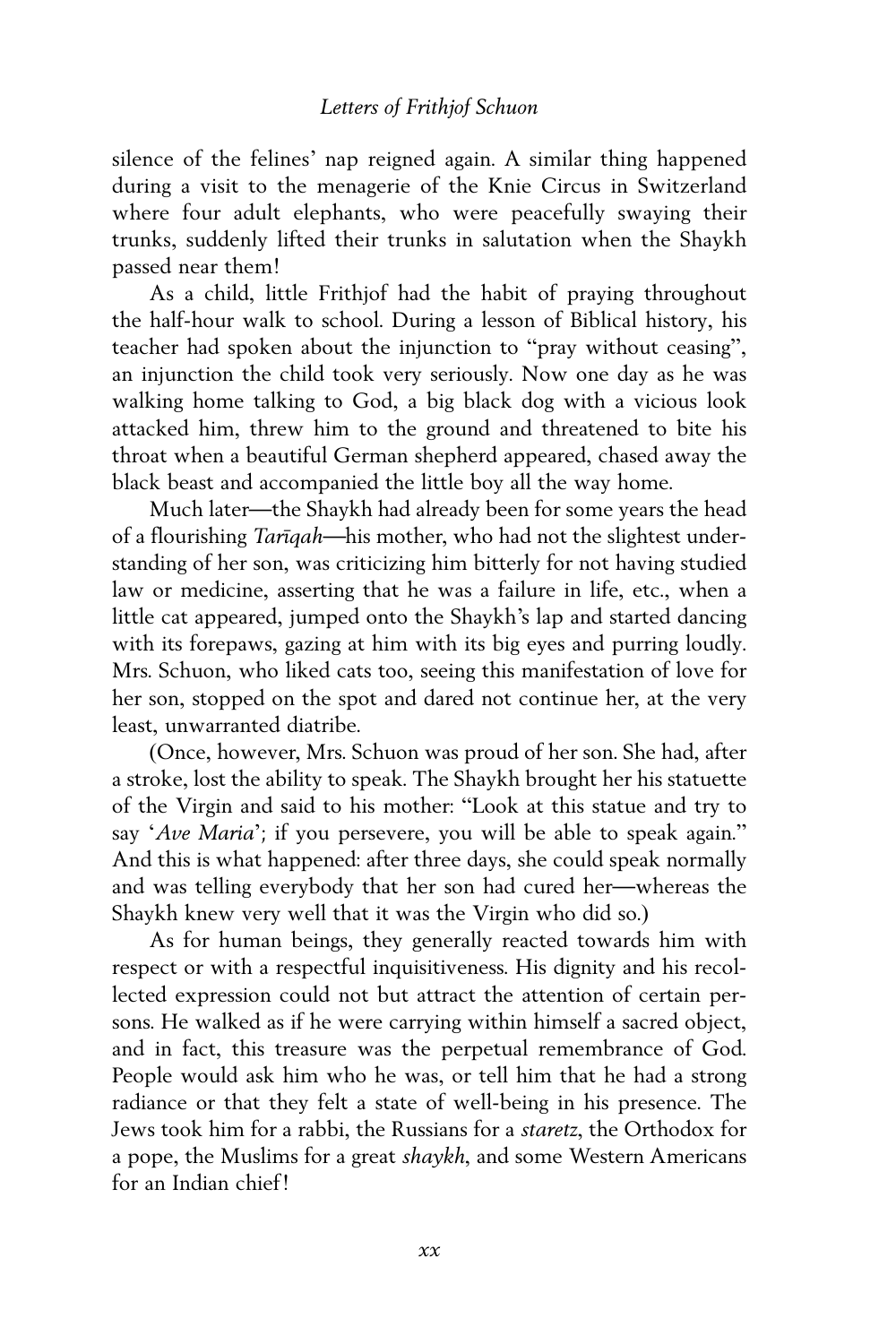During a stay in Morocco, we were once invited to lunch by a merchant who was living in the middle of the medina of Fez. We went there dressed in traditional garments and the Moroccans started to follow us through the narrow lanes of the old city, forming an ever longer line behind us. The Shaykh accelerated his pace in order to escape them, but to no avail; they pursued us to the very door of our host and settled themselves, imperturbable, in front of it in the hopes of seeing us when we left. We had to wait until the time of the afternoon prayer, when everyone would go to the mosque, in order to be able to return to our hotel without hindrance.

His respectful affability also attracted the sympathy of simple people. After our engagement, the Shaykh introduced me to all the shops where he had been going during the last seven or eight years. The grocer, the butcher, the baker's wife, the proprietress of the laundry, all expressed their congratulations in the most cordial way. It was touching. Perhaps they had had a kind of gentle pity for this man who seemed as it were wrapped up in his solitude.

The caretaker of the building where the Shaykh was living, and who would come once a month to clean his apartment, had a true veneration for him. One day she begged him to please bless her and her family. The Shaykh could not but agree and one Sunday morning Mrs. G., her husband, and her daughter came and knelt before him. He prayed the "Our Father" with them and put his right hand on their heads while reciting a prayer of benediction, and the little family left overflowing with gratitude.

But the presence of the sacred can also generate hatred. Thus, the Shaykh had to suffer the painful experience of people who rebelled against him and heaped false accusations upon him. In the street it could happen that young rowdies would insult him with abusive language; usually the Shaykh would pay no attention, but once on Piccadilly Circus in London, he stopped and fixed his gaze on a group of youths who were mocking him, and he shouted in French: "Qu'estce que vous vous permettez?" ("How dare you?") The young people remained rooted to the spot, unable to move, and when I looked back after having crossed the square, I saw them still motionless in the same place. Exactly the same thing happened in Cambridge, Massachusetts, where a man at the passage of the Shaykh stood at attention with sneering laughter. The Shaykh stopped, fixed him with his gaze without a word, and went his way. The man remained there, frozen,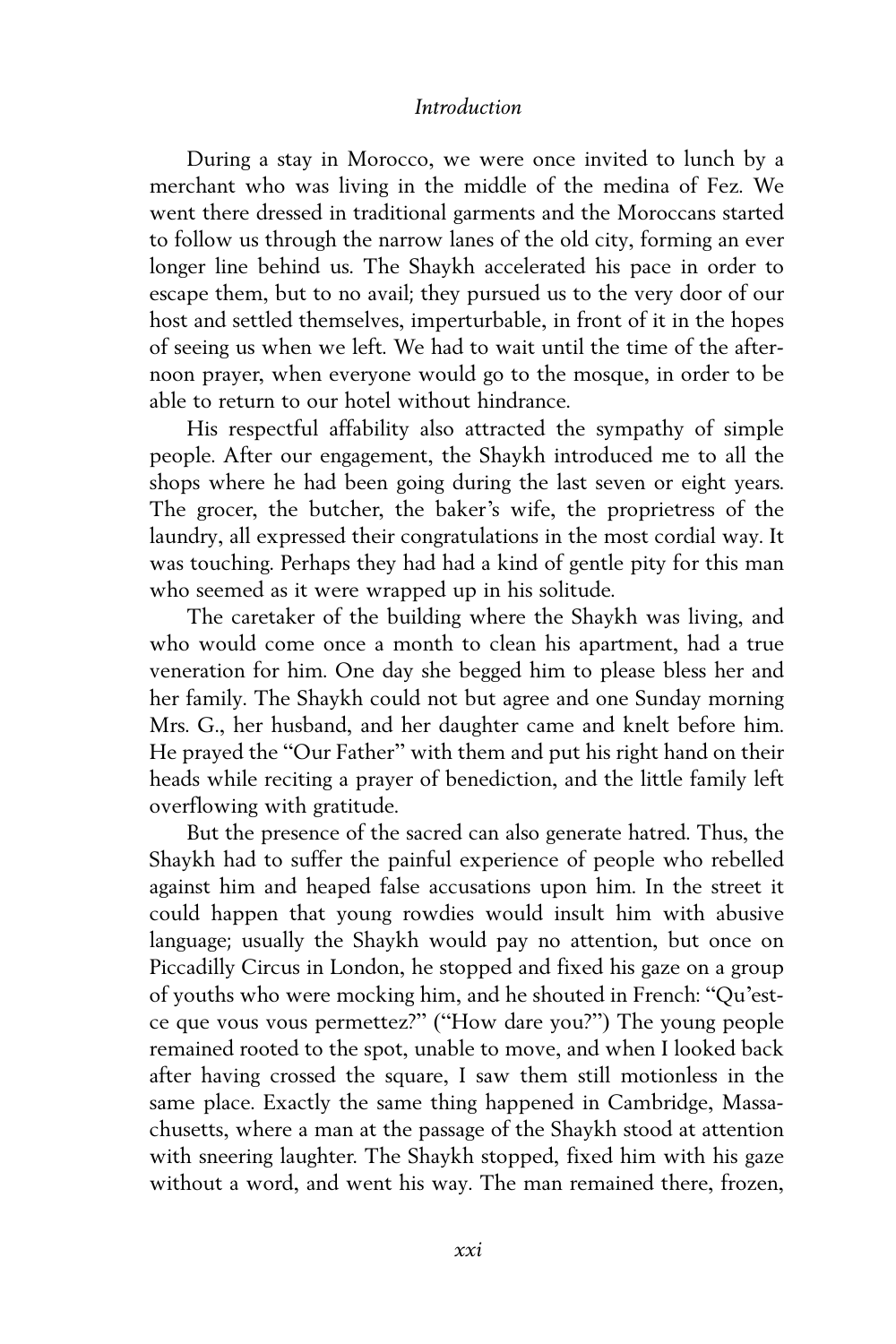unable to take down his hand from the visor of his cap until we had turned a corner, as a friend walking behind us had observed. Thanks be to God, such incidents were extremely rare.

It was most touching when little children would come spontaneously to greet him, sometimes running away from their parents or nurse to do so. With the Red Indians, where the beard is unknown, they would ask him if he was Santa Claus, and he knew very well how to put himself at their level.

Some time after our marriage, my little twin sisters, who were then eight years old, came to see us in our new apartment. The Shaykh fetched from his closet a box filled with toys and took out of it a large humming top which he made spin by pushing down several times the spring traversing it; it would then emit a mysterious sound which he described as "the music of the spheres"; then he took out of the box a child's rattle which sounded like a Balinese gamelan and of which he said that it was the "music of the angels". My two sisters listened with delight to this celestial concert and, entering into the spirit of the game, one of them spun the top and the other shook the rattle. The Shaykh watched them for a moment and then retired, not without first having brought us some illustrated books on Bali and India. My sister Anne, future Carmelite, said afterwards: "I like your husband, he knows how to please little girls." This was so true that he once did not hesitate to take with him in the train from Lausanne to Basel a blue balloon for the little daughter of a friend, because he knew she liked balloons of this color. And how many times we played ball with our neighbor's children, just as we did with Dr. Martin Lings and his wife when they would visit us in the summer!

The Shaykh knew also how to entertain little boys; he would show them his collection of Red Indian objects: a bow and arrows, a peace pipe, a necklace made of bear claws, a tomahawk and pouches and ornaments embroidered with porcupine quills or beads; he would recount to them heroic deeds of an Indian chief, which moreover he was perfectly able to illustrate with humorous little drawings.

In a general way, he liked to give pleasure, not only to children but to adults as well, and he yielded easily to requests if they were reasonable.

The Shaykh would elicit tenderness by his childlike and sometimes almost too benevolent side. With a disconcerting purity of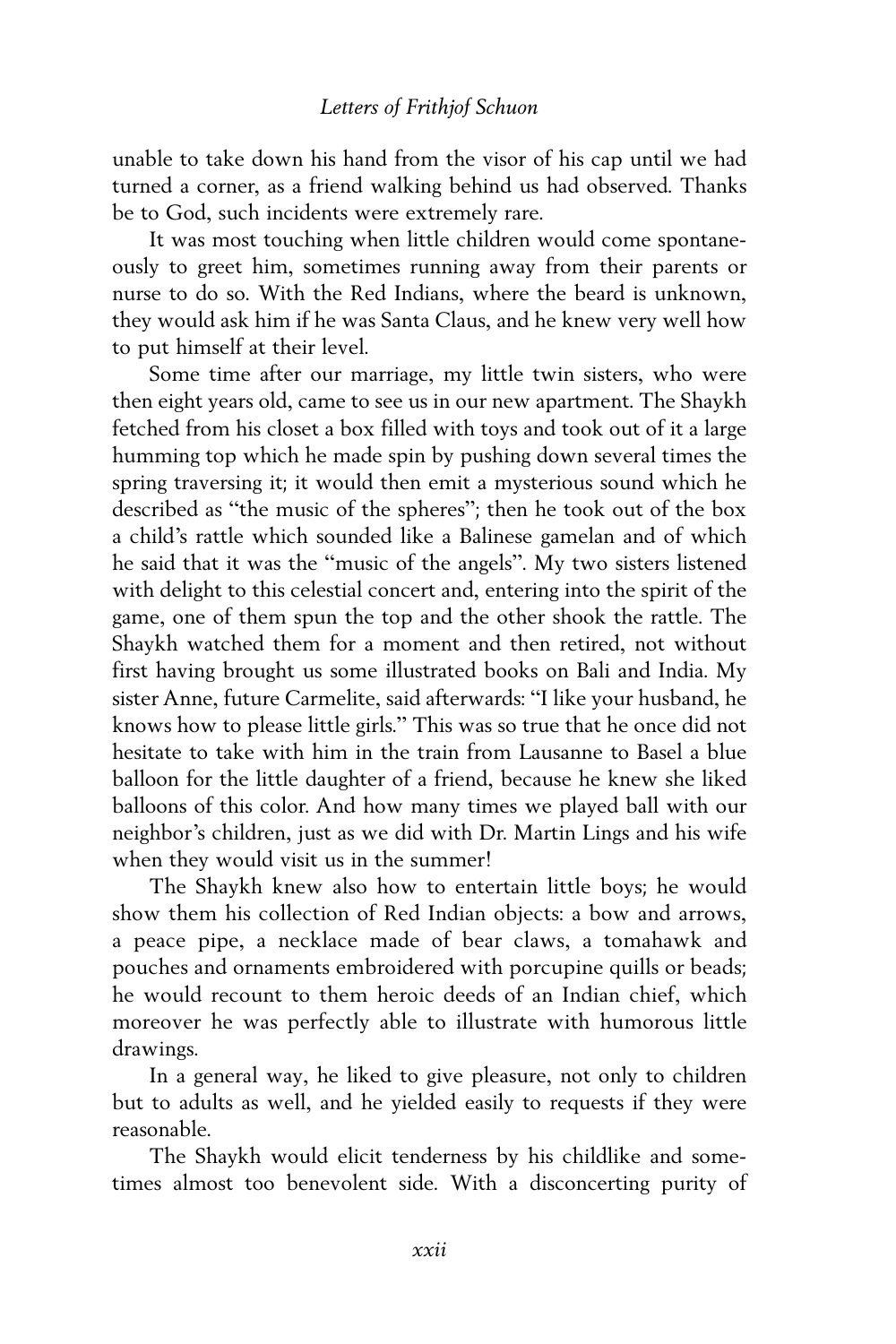heart, he would believe what was told him and he preferred to ignore the fact that persons with spiritual aspirations could be hypocrites or even liars. Concerning holy naivety, he often quoted the story of St. Thomas, whom a monk had summoned to the window to see a bull flying; when the monk mocked the saint for having believed him, St. Thomas answered: "I would rather believe in a bull that flies than in a monk that lies." The Shaykh would react in the same way.

 $-\div$ 

As a child, I had seen beautiful pictures of the Swiss National Park in the Canton of Grisons, and I had always wished to visit that place. Thus, I asked the Shaykh whether we could spend some time there after our marriage. He agreed; we arrived at the moment of the opening of the season so that during one week we were the only guests at the hotel and had the whole big park entirely to ourselves. Every day we went for lengthy walks, enjoying the flower-covered meadows and resting by rushing streams, observing the deer running and frolicking on the mountain pastures and the marmots playing like children in front of their burrows. For the Shaykh, who had always lived in cities, it was a wonderful experience. I felt that he was drinking in with all his being what was offered to his senses. We almost always walked in silence.

We had discovered by the side of a stream, in the middle of a pine forest, a large flat boulder where the Shaykh liked to sit and meditate. Wrapped in his cape, his eyes closed, deeply absorbed, he looked like a sage in a Taoist landscape. He was seated cross-legged, his hands on his knees, unshakable, infinitely majestic, and it seemed to me that the more I looked at him (I was sitting on the opposite side of the stream), the more his image was growing and finally merging into the grandeur of the surrounding nature. For me there was no doubt that he was one with God. I have only rarely seen the Shaykh like this, for in the presence of other people he tried to hide his spiritual states, and he always withdrew into his room when he was meditating—this is obvious—but this most majestic expression often showed on his face during sleep, and I wondered how such a man upon awaking could bear to live in a world like ours.

One day we had reached a place far above the limit of the trees, with a magnificent view on the snow-covered mountains; the Shaykh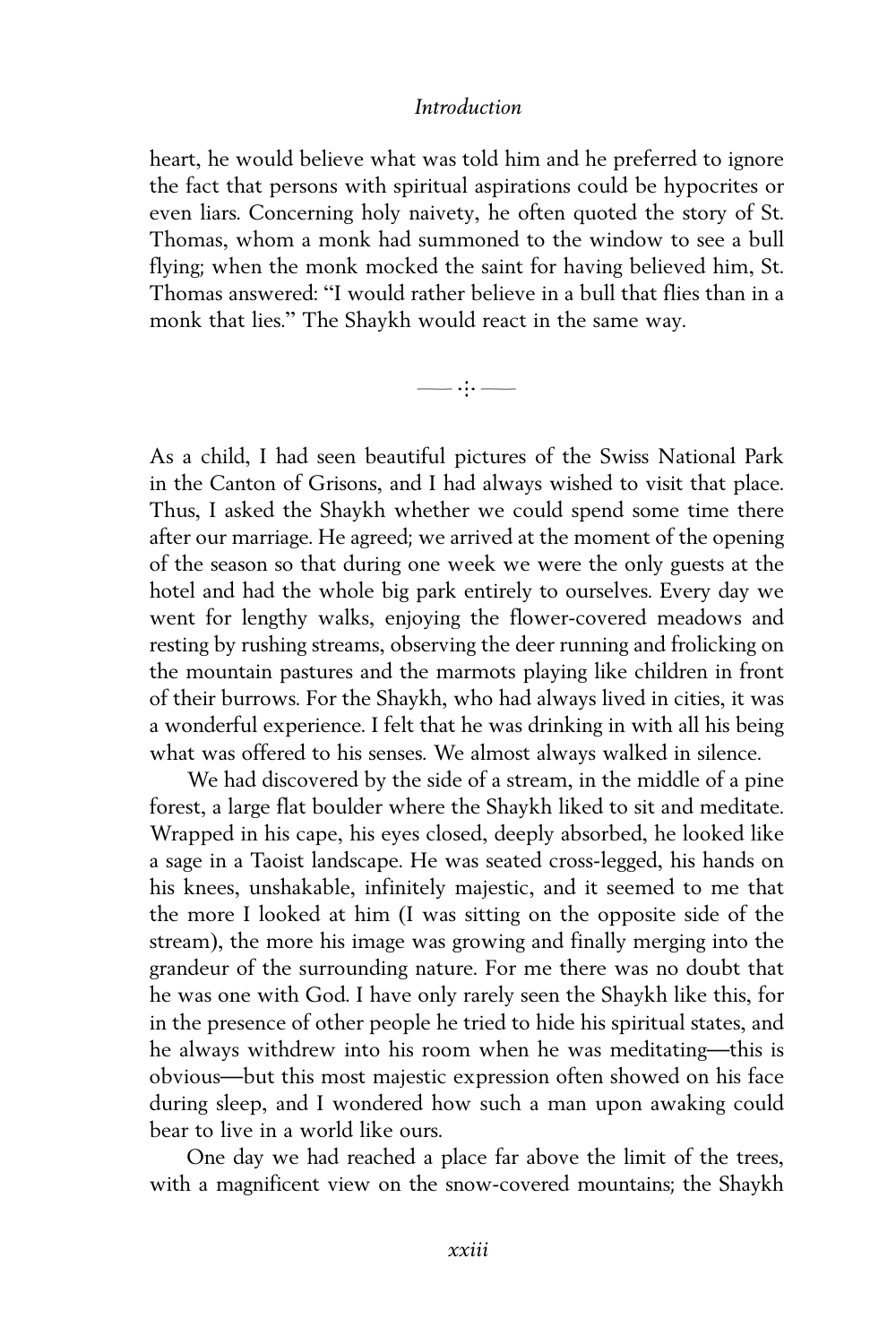sat down to rest, whereas I was tempted to reach the top of the ridge. There was no longer any trail and I was climbing through a scree of schistose rock, when suddenly I found myself amidst a field of edelweiss such as I had never seen before. I called out: "*Yā* Shaykh, come and see, it is full of edelweiss up here!" When the Shaykh saw where I was, he urged me: "No, no, I see that it is dangerous where you are. Come back; one should not risk one's life without a serious reason." I went down and admitted that he was right. We stayed on for a long time, contemplating the view; the Shaykh spoke about breathing, saying that air is the manifestation of ether which penetrates all forms and is at the same time a vehicle of the universal Presence of God; when we breathe, the air introduces into us ether together with light and thus we breathe in the divine Omnipresence. Breathing should be coupled with the remembrance of God, one should breathe with reverence, with the heart.

In the evenings, at the hotel, the Shaykh would write or tell me about his past. It appears that already as a child he was objective and logical like an unsheathed sword; adults took this for an eccentricity and would say: "He will outgrow this with time." His father alone would remark: "Frithjof will be someone great some day." Stories of anchorites much impressed him and one day he and his brother took the ashes of the fireplace, sprinkled them on their heads and rubbed their faces and clothes with them, then sat cross-legged with eyes closed to "meditate." When their horrified mother discovered them, they told her: "Do not interrupt us, Mother, we are *sannyāsin*s!" Poor Mrs. Schuon had another shock when she found her sons trying to saw the legs of the dining table; they had seen pictures of Oriental interiors and thought it would be so much more agreeable to eat sitting on cushions around a low table. Fortunately, the wood of the table was very hard and the children were only able to scratch the precious piece of furniture before any real damage occurred. The Shaykh never laughed, but when he recounted these stories, he repressed the laughter, and only a soft "heu, heu" would escape him.

As a child, he had the gift of consoling his little friends who would, already then, confide their sorrows to him and ask for advice, and in their adventures he was always their leader.

On other evenings, we would sing all the songs we both knew, the Shaykh singing the harmony. He had a good voice and a fine musical sense. He regretted that he could not sing during our spiritual gatherings because the neighbors could hear us, and when after five years we finally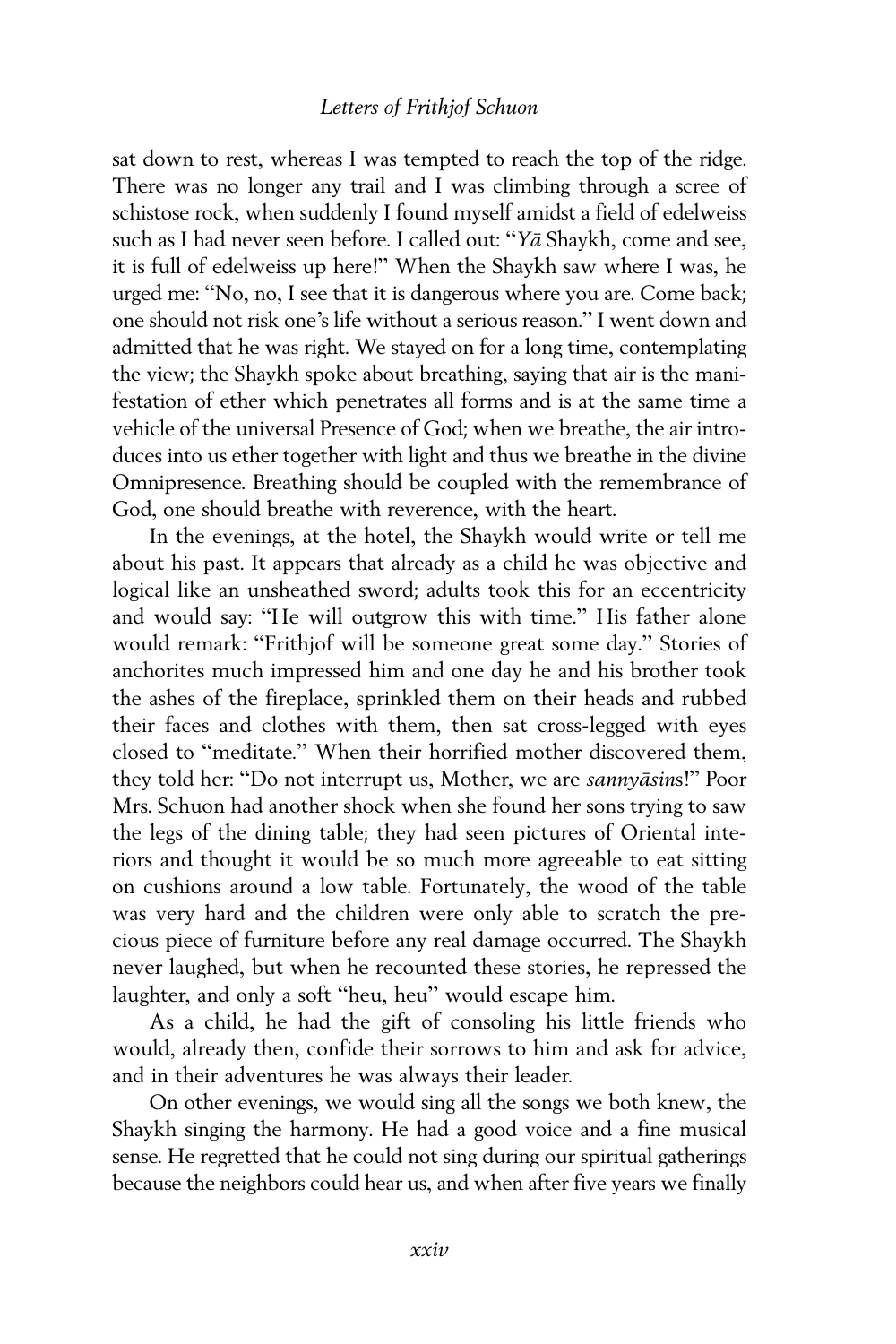had a house to ourselves, it was for him like a liberation to be able to do this at last and he improvised the most beautiful spiritual songs.

The marvelous stay in virgin nature was the beginning of a slow recovery for the Shaykh, who since the death of his father had suffered incredibly from the ambience of ugliness, pettiness, lack of faith and at the workshop of fabric designers where he was employed—from the vulgarity and wickedness of the surroundings where he had been obliged to live. He was a child extremely sensitive to beauty, grandeur, the sacred, to which bear witness a poem he wrote at age thirteen.<sup>4</sup>

#### *Breath of the Night*

Does thy velvet arm bear me aloft to Thee? Does thy mantle silently descend upon me? Devoutly I contemplate thy holy All! I blossom in the fragrance of thy soul. — To my senses Thou softly openest a door; A sweet faith ripples gently down.

With all his soul, he aspired to an ambience which would manifest the qualities and virtues that were an integral part of his nature, but most often he would meet with incomprehension, scorn, or mockery. Only the priest to whom he went for confession would show him sympathy; but for the young Schuon, who had already read the sacred Scriptures of India and the sermons of the Buddha, a narrowly Catholic faith could not quench his thirst for the Absolute. Very early he had felt that God was calling him to fulfill a mission, but he of course could not know what it would be. His intuitions and his aspirations came up everywhere against closed doors; around him, everything was plunged in darkness! What enabled him to survive was his unshakable faith and the reading of sacred Scriptures.

During his military service—obligatory in France<sup>5</sup>—of one-anda-half years, the officers ended by treating him with much respect and gave him easy work at the infirmary and the secretariat. During

<sup>4</sup> This poem and another poem written at the age of thirteen are presented in *Frithjof Schuon: Messenger of the Perennial Philosophy*, pp. 9–10.

<sup>&</sup>lt;sup>5</sup> Frithjof Schuon was born to German parents in Basel, Switzerland in 1907. After his father's death in 1920, Schuon moved together with his mother and older brother to Alsace, a province of Germany that was annexed by France after World War I; all the inhabitants of that region thus automatically became French citizens.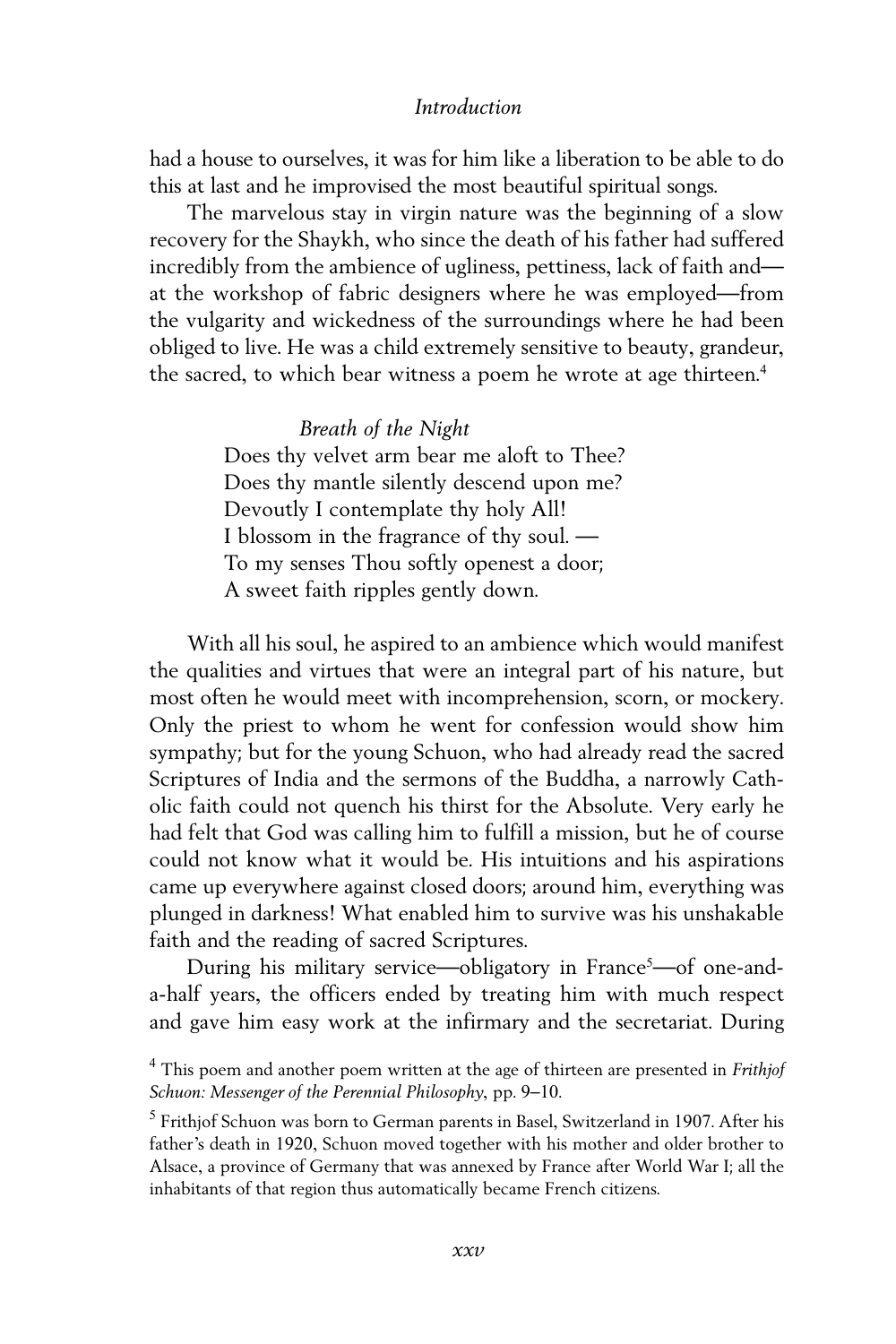his military service he read, among other things, the life of Milarepa and the life of Ramakrishna, and he wrote down his thoughts which he communicated to his friends by mail; this was the beginning of his first book, written in German: *Leitgedanken zur Urbesinnung* (Guiding Thoughts for Primordial Meditation). Like an icebreaker in the night, he tried to clear the way towards the light of which he knew the truth by intellection and in which he wanted his neighbor to partake.

When he lost his job as a fabric designer in Paris, it was for him a sign: he had to leave Europe forever—thus he thought—and flee to the Orient, putting himself wholly in the Hands of God who would show him the path to follow. And destiny directed him to Algeria and the venerable Shaykh al-Alawi. During his three-and-a-half months' stay in the company of this great saint, many a wound began to heal; but the French police were harassing him as well as the old Shaykh because of his presence at the *zāwiyah*, so that he felt obliged to go back to France.

A few years later, when he left for India with the secret hope of disappearing there forever, World War II broke out and he was obliged to return to be drafted into the army. It was obvious that the Almighty willed that the gifts He had put into this young man should be turned to account in the West, rather than be lost in the sands of the Sahara or the waters of the Ganges. "I wished to be carried towards the Divinity on the wings of exterior as well as interior beauty, without any self-deception and in a profoundly serious and sacred manner, and thus not outside of the Truth and what it imposes on us", he wrote to a friend; and it was finally he himself who had to create about him, and with those who understood and assimilated his writings, the world of his aspirations which, precisely, was a world of truth, beauty, and greatness of soul.

 $-\div$ 

After our sojourn in the Grisons mountains we moved into a new apartment with three rooms on the top floor of a building, with a view on Lake Geneva. My family, who only knew that Schuon was a writer, had opposed my marriage outright ("one does not marry a man without name, without money, who has written an incomprehensible book and who, on top of it all, has the face of a prophet!");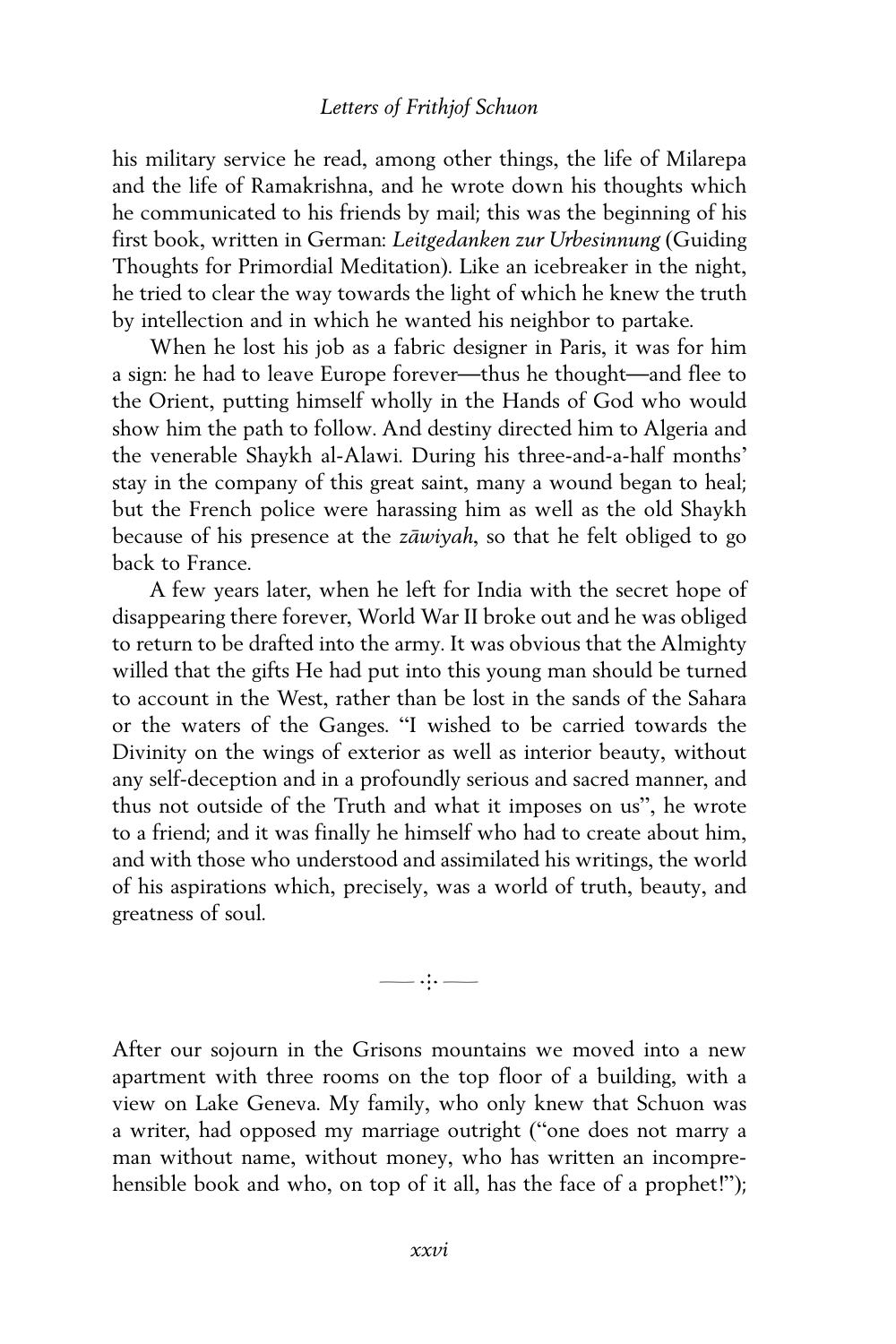but at last they showed themselves to be generous and we were able to afford some Berber rugs and blankets and the necessary minimum of rustic furniture in light wood of which we were dreaming. The Shaykh was leading a highly disciplined life, punctuated by the times of prayer; ever hard on himself, he was on the contrary indulgent with his disciples, taking into account the difficult work conditions of the modern world. He never changed his habits during all the years we lived together. He would get up at dawn and perform his prayers. "As long as one has not said one's prayers, one is not a human being." After a simple breakfast, he would walk down to the lake alone, as he had always done before his marriage. He had a strict need for these hours of solitude outdoors. At ten o'clock, he would receive visitors and in the afternoon, after having retired for an hour, he would write articles or letters. He answered all his mail with admirable patience and generosity, not hesitating to fill more than a dozen pages if necessary, to shed light upon all angles of a problem. Often, he would write until late at night and would get up to go back and forth in his room, less to ponder what he wished to express than to remember God. Every day he would read at least one page in the Koran (in Arabic) and he also loved to read the Psalms—Psalms 23, 63, 77, 103 and 124 were his favorites, depending on circumstances.

We would eat either sitting on the floor at a small Moroccan table or in the kitchen, in silence. "One should respect the food", and in fact the Shaykh would always eat with recollection. He could not tolerate that people have intense conversations at table, and when I answered visitors out of courtesy he would say: "Let them eat", which sufficed to impose silence on everybody. When seated, he would never lean back, and in any case we owned no chairs, only two stools, one for his desk and one for the kitchen; apart from this, we had a few Moroccan poufs. For visitors who were not accustomed to life *à l'orientale*, we had acquired two folding garden chairs which could be quickly produced from their nook. It was only during the last years of his life that the Shaykh consented to sit in an armchair to receive his visitors, but he would avoid doing so as often as possible. He would always walk in a straight, upright fashion, even during the last months of his life, weakened though he was by three heart attacks. He would wash only with cold water; to take a hot bath occurred to him as little as to smoke a hookah! If it is true that some of his habits stemmed from the fact that he had always been poor, they corresponded on the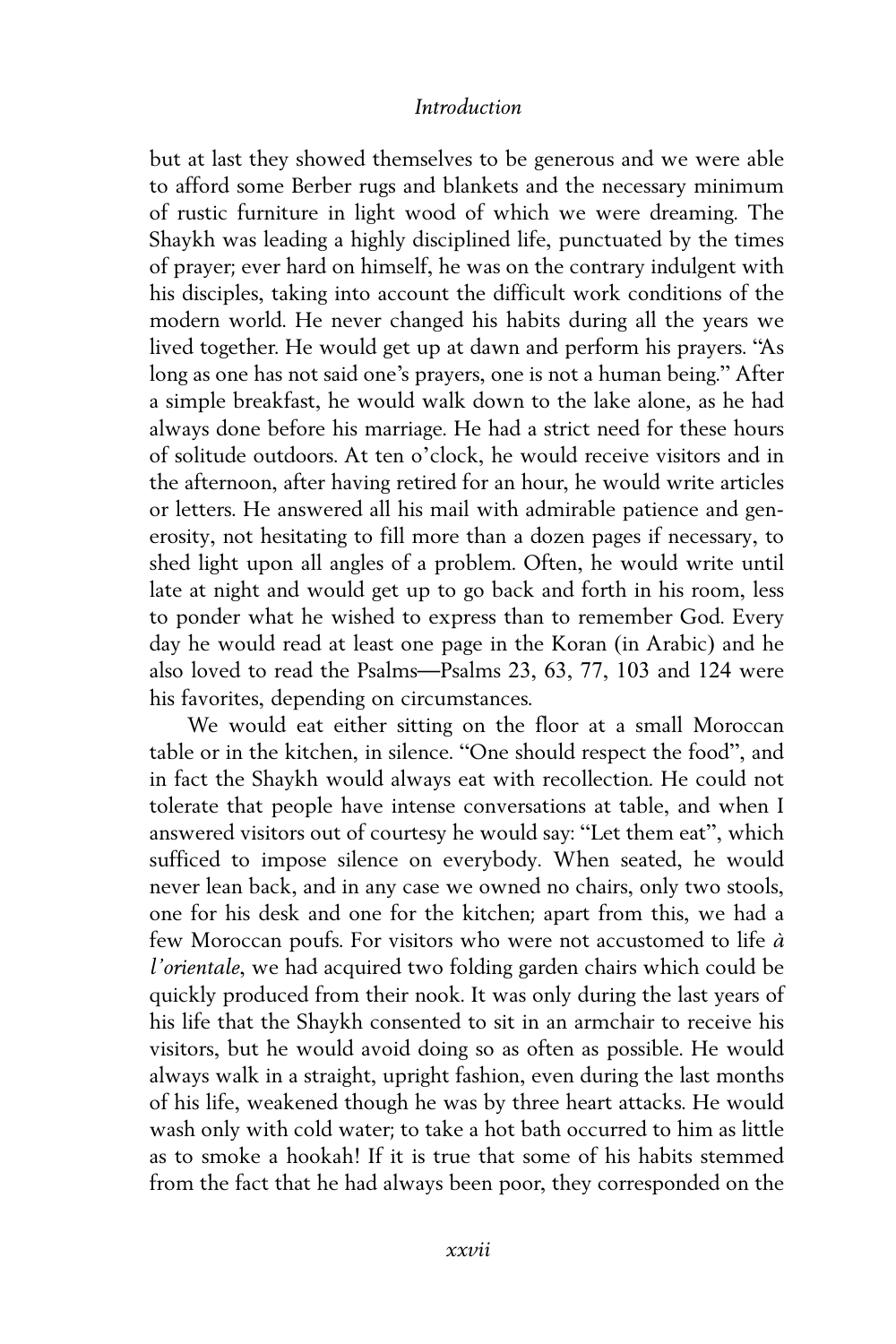other hand to his ascetic nature. Everything he did, he would do well, without hurry, with recollected mien. One of his habits was to wash his cup or glass immediately after each meal; he also made his bed as soon as he was through with his morning prayers.

When he wanted to be informed on a subject of which he wished to treat, he would go to his bookseller friends, borrow a book and bring it back after a day or two, or he would read what he needed at the bookstore itself. He had the gift of falling immediately on the pages he needed for his information; it was as if an angel would open the book for him. This way he was not wasting his time in searching and in reading what was not useful to him. But he would also fall on errors and, with the sword of his discernment ever vigilant, he would combat them without mercy. "There is no right superior to that of the truth", seemed to be his chief motto, and his frankness did not of course attract towards him friends only. Sometimes he would buy a newspaper to know what was happening in the world; but the errors committed by the politicians would irritate him so much that he preferred to turn away from this domain. We would in any case always be informed in one way or another of the most important events.

In the 1950s, the Shaykh started to paint again. It lay in his nature to always wish to give; he would give through his books, his letters, his guiding texts for his disciples, his poems; he never ceased to give and to open inward and heavenward doors for us. Through his paintings he wished to express virtues or communicate states of being. As models, he took mainly on the one hand the Plains Indians of olden times, among whom summits of virile nobility can be found (Guénon, to whom the Shaykh had sent a dozen photographs of such Indians, wrote back: "These are indeed remarkable faces"); and on the other hand the Holy Virgin under her universal aspect of Mother of the Prophets or of the feminine Logos, who represents the summit of feminine sanctity. The paintings of the Shaykh could therefore have an ennobling and interiorizing effect for people receptive to this kind of manifestation.

The talent the Shaykh had for drawing allowed him, from the age of sixteen, to earn a living for his mother and himself as a fabric designer, while occasionally selling a painting. An art merchant in Paris, having seen some works of the young Schuon, said to him: "Young man, you have millions at the tip of your fingers." But this young man was not dreaming of an artistic career and had on the con-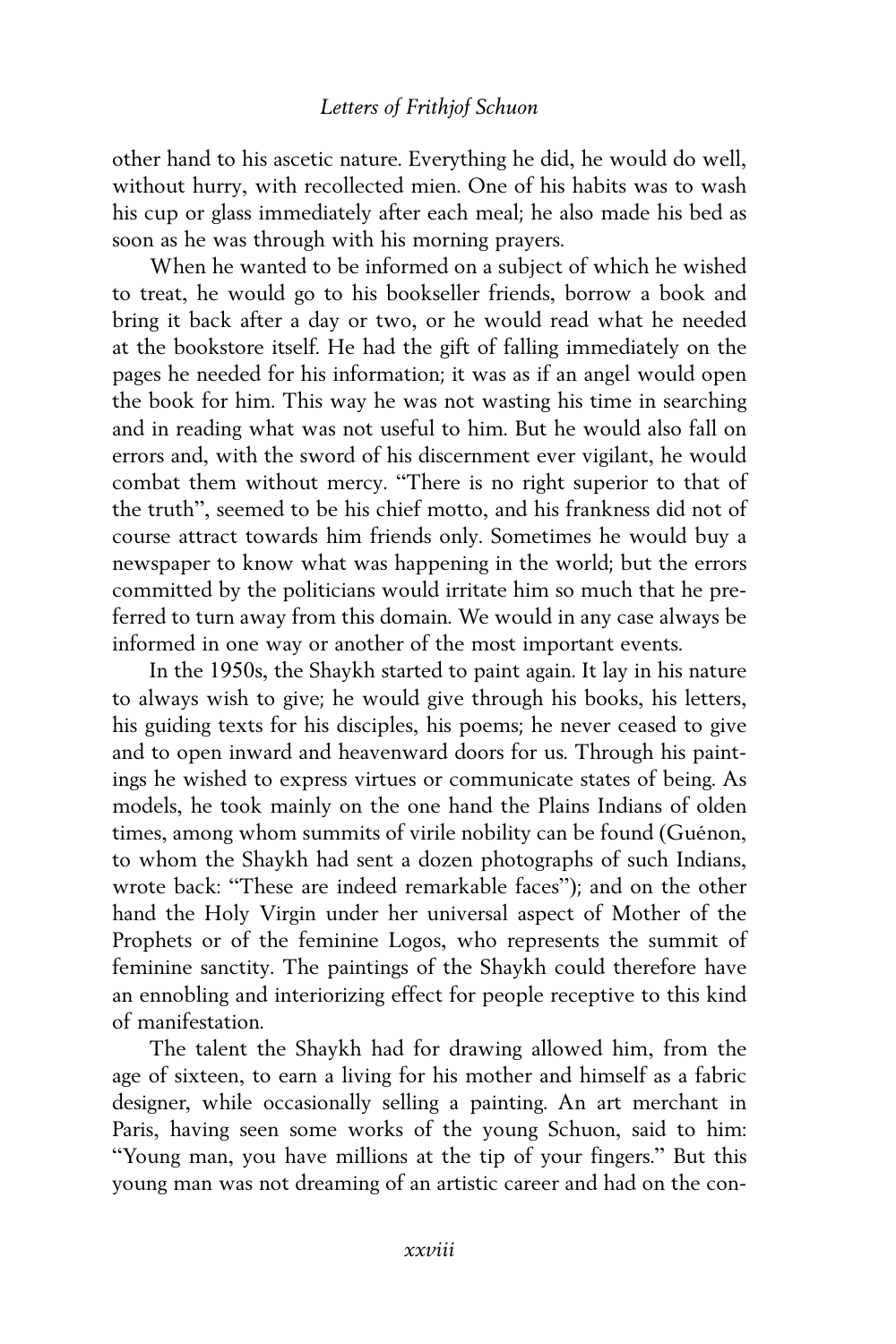trary at that moment decided to leave Europe forever, to withdraw from the world into a cave in the Sahara Desert or the Himalayas, while waiting, in a total annihilation of his individual will, for God's guidance. "One cannot know God's Will except in the annihilation of one's own desires; it is not for us to create an intellectual elite, it is for God to do so, if such is His Will", he wrote to a friend. "I would prefer to die rather than do something that is not the will of Heaven." In the same sense he said once to me that a *Shaykh al-barakah* is born from the ashes of his own ego.

 $-\div$ 

From time to time, we allowed ourselves the luxury of seeing a beautiful exotic show: the ballets of Bali, Kabuki theater, Hindu dancing; or a beautiful film on the Middle Ages or on the life of a saint. And the Shaykh did not prevent his disciples from doing the same: indeed, in a world of ugliness and triviality, the soul could learn much through the concrete vision of beauty and the expression of noble and elevated sentiments, and could thus be encouraged in the effort towards virtue. "One cannot enter the sanctuary of the Truth but in a holy manner, and this condition entails above all beauty of character." He wished us to cultivate beauty of soul and dignity of comportment, language, and dress—all qualities that threaten to disintegrate in a world where carelessness and slovenliness are almost becoming the fashion; and at that period—the fifties and the beginning of the sixties—the corrosive influence of psychoanalysis had not yet been able to creep into all manifestations of the dramatic arts.

Sometimes we listened to music; we possessed only a few records, but they were well chosen for the interiorizing and uplifting power of the melodies. In addition to records of Hindu, Japanese, or Balinese music, we had some classical pieces of which the Shaykh said they were true inspirations and like doors opening upon Paradise; for example, the "Lullaby" of Sibelius, the Moonlight Sonata, the second movement of Beethoven's Seventh Symphony, the first movement of the Concerto of Aranjuez by Rodrigo, "Goyescas" by Granados, "In the Steppes of Central Asia" by Borodin. And Gypsy music! We never tired of listening to it. The Shaykh's father was a violinist and had given concerts in Russia and Scandinavia; he had specialized in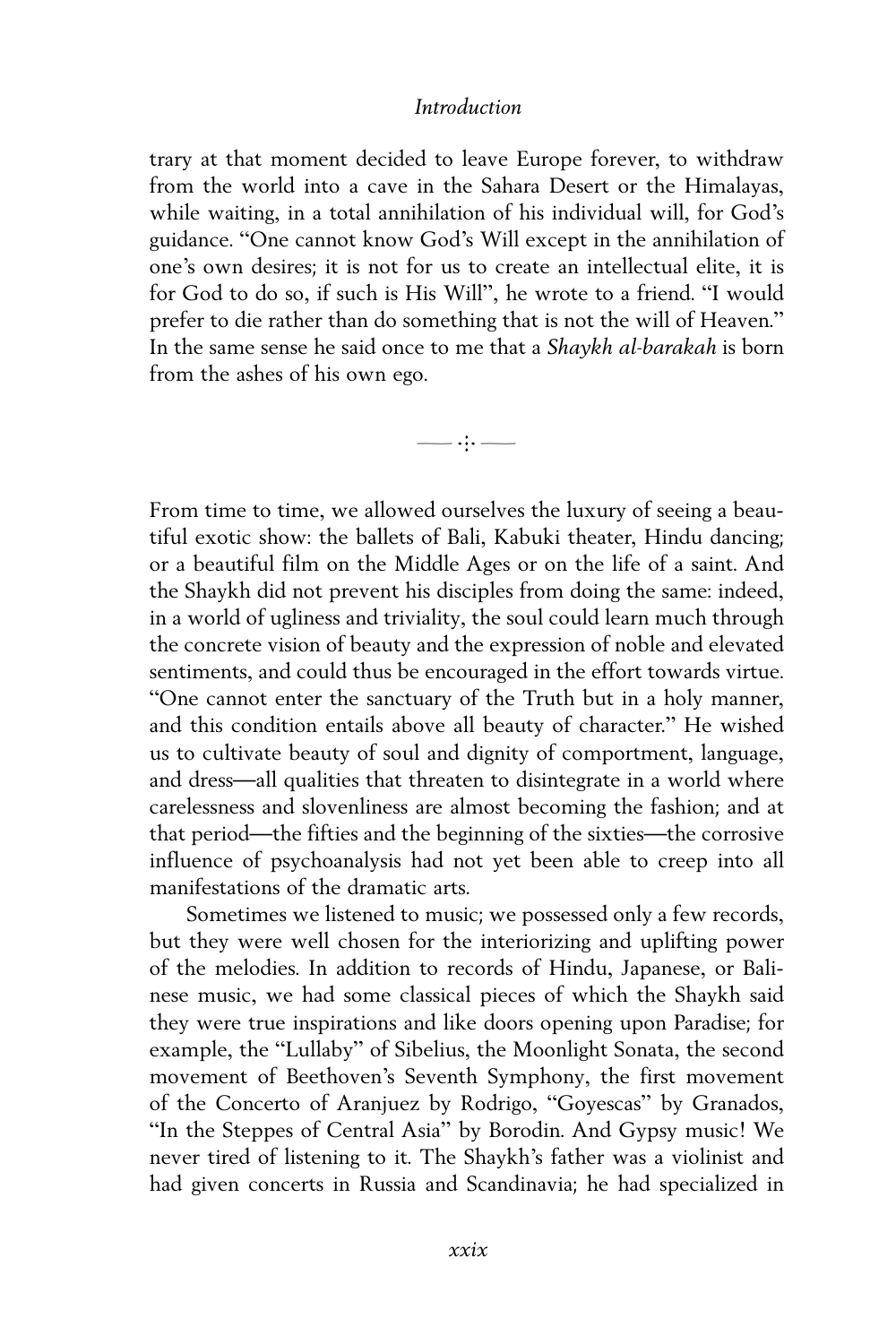the Eastern European composers and he himself could play like a Gypsy. Curiously, when we would go to a restaurant where Gypsies were playing, they seemed to feel an affinity with the Shaykh, for the *primas* would always come to our table and make his violin vibrate close to our ears.

 $-\div$ 

The number of visitors was increasing year after year, and life in our little apartment became almost untenable. Thus it was a true gift from Heaven when one of my family members, who had joined the Path and realized our difficult situation, offered us the means to buy a piece of land and build a house on it. We found in the vicinity of Lausanne an old abandoned orchard amidst vineyards, with a view on the lake and mountains. We could not have dreamt of anything better; it was a true little paradise that offered the Shaykh the peace and space necessary for his activities.

Friends of ours, Mr. and Mrs. Whitall Perry, bought the land next to us, which brought many advantages to us—among others, to have access to a telephone close by. The idea of having such a device in his house occurred to the Shaykh as little as having a typewriter, and we were going to do without it just as in the past, when I had to go to town to make necessary calls. The Shaykh was a man of another age, and he seemed to live more in the world of ideas than in that of everyday facts. He was like the incarnation of the verse of the Song of Songs: "I sleep, but my heart waketh",<sup>6</sup> or of what he says himself in a text: "God is Being, and what he loves in us is the aspect of being; we must, when we think of God, repose in being." However, he was always aware of what was going on around him. While traveling with friends, we were sometimes engaged in conversation in which he did not take part. But it sufficed that someone utter a stupidity for him to swoop down like an eagle to correct the error. It was the same when he was asked a question: the answer would spring forth without the slightest hesitation. He used to carry with him a little notebook in which he would jot down ideas or phrases for his articles. Not long ago, I found in one of these booklets the following sentence, which had impressed me

 $<sup>6</sup>$  Song of Sol. 5:2.</sup>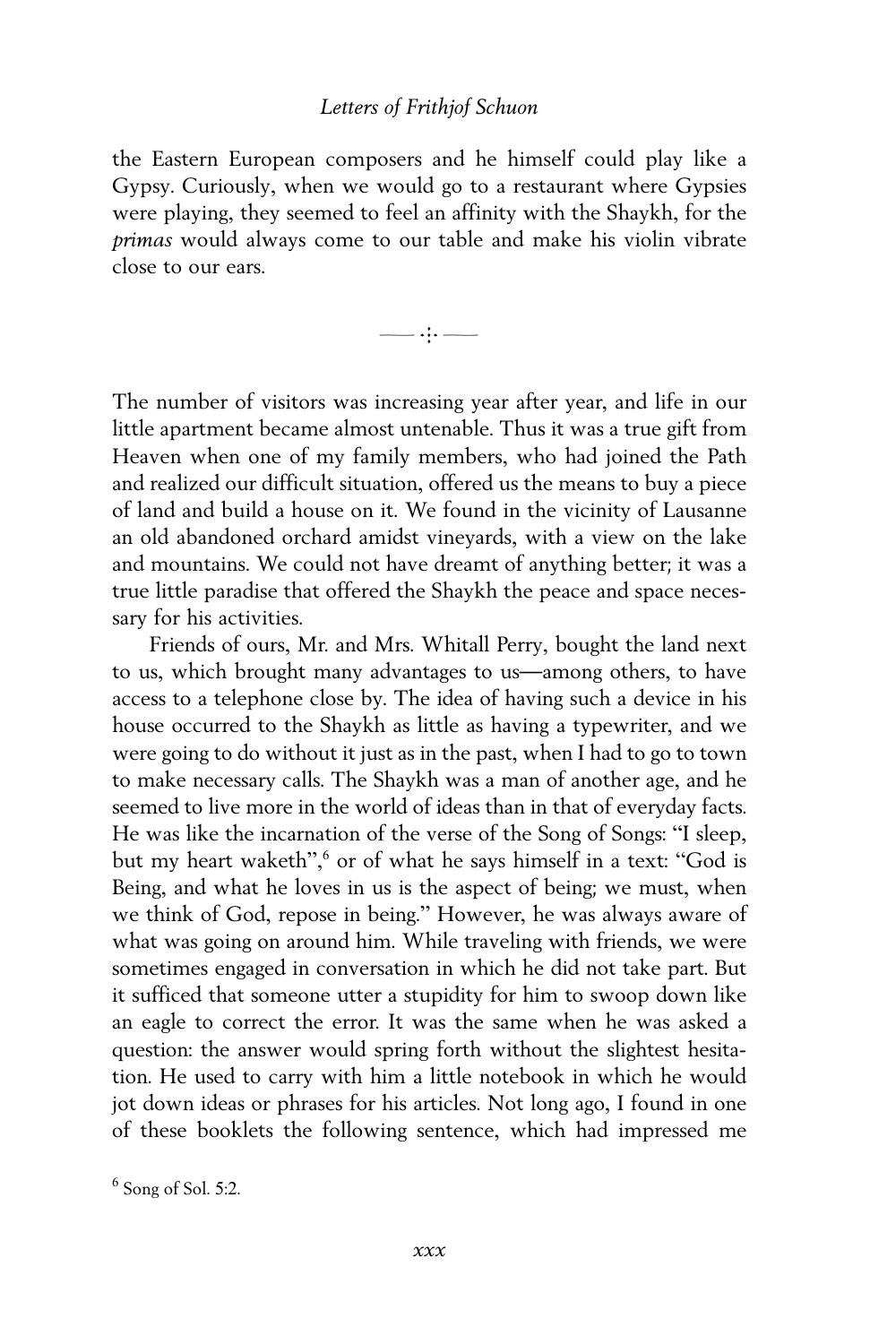when I read the chapter on the Koran in *Understanding Islam*: "The seeming incoherence of [sacred Scriptures] always has the same cause, namely the incommensurable disproportion between the Spirit on the one hand and the limited resources of human language on the other; it is as if the poor and coagulated language of mortal man would break under the formidable pressure of the heavenly Word into a thousand fragments, or as if God, in order to express a thousand truths, had but a dozen words at his disposal and so had to use ellipses, abridgements, and symbolical syntheses."7 If ever he had forgotten his notebook he would ask me to remind him of such or such a sentence or word; thus one day he said: "Remind me of the word 'boomerang' when we are back home." "Boomerang?" "Yes, boomerang." Intrigued, I went in the evening to read what on earth he could have written, and I read: "To the question of knowing why man has been placed in the world when his fundamental vocation is to leave it, we would reply: it is precisely so that there would be someone who returns to God; this is to say that All-Possibility requires that God not only project Himself, but also realize the liberating beatitude of return. . . . Just as the boomerang by its very form is destined to return to him who has thrown it, so man is predestined by his form to return to his divine Prototype; whether he wills it or not, man is 'condemned' to transcendence."<sup>8</sup>

The Shaykh again and again surprised me by his presence of mind or his practical sense. If it happened that he dropped an object, he would catch it midway, before it reached the ground; when a candle had left spots of wax on the rug, he would put one or two blotting papers on the spot, heat some water in a flat cooking pot which he would put on the blotting paper, and in no time the wax would be absorbed. Or again: we had dug in our orchard a flat space in order to be able to pitch the tipi we had brought back from the American West; now the birds came by the dozens to peck the grains I had sowed to have grass grow on the freshly prepared patch, and I complained about this to the Shaykh. "Go and ask our neighbor for some hay and cover the area with it", he said, as if he had always been an agriculturist, and the system proved efficacious.

<sup>7</sup>*Understanding Islam*, chap. "The Quran" (Bloomington, IN: World Wisdom, 1994), pp. 40–41.

<sup>8</sup>*The Play of Masks*, chap. "Man in the Cosmogonic Projection" (Bloomington, IN: World Wisdom, 1992), pp. 19, 20.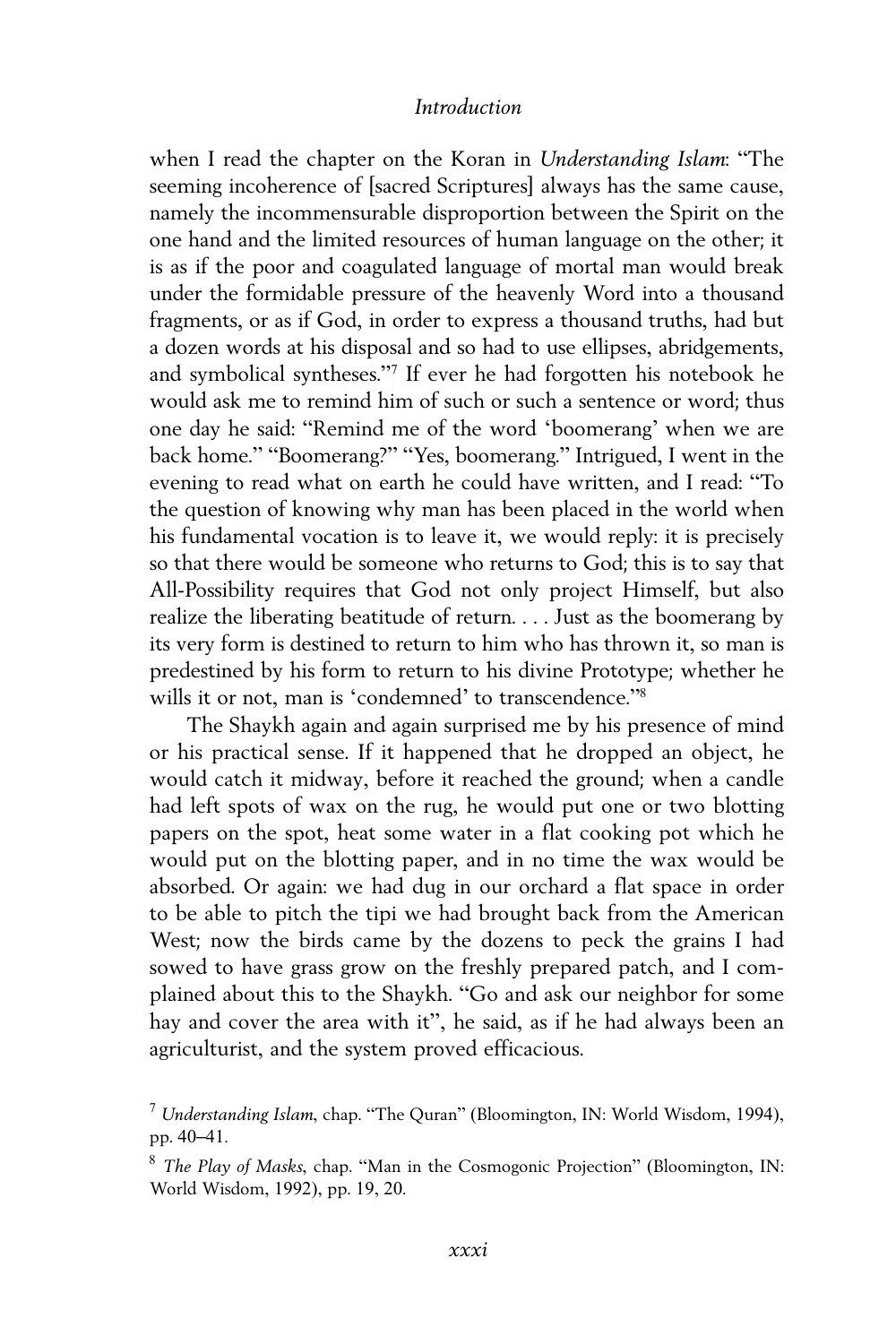The Shaykh loved thunderstorms and he would watch them from his balcony. The more lightning flashes and thunderclaps, the happier he was. "The Wrath of God consoles me and makes me breathe." There was in his character, besides his great goodness, a volcanic trait that made one think of Beethoven. He suffered from the fact that he could never throw someone out the door, as any spiritual master in the Orient could do with impunity; in the West, this was not possible and it was one of the reasons that made him ill. Thunderstorms were for him a manifestation of the divine Justice, which he knew some day would strike.

 $-\div$ 

The years went by, our trees blossomed and gave us fruit, the meadow with its many wildflowers and the birds with their variegated songs gave us delight. All could have been beauty and harmony if the Evil One had not constantly been on the lookout to torment the Shaykh; the defections, treasons, calumnies followed one upon another, and for a man like the Shaykh, who was faithfulness and rectitude incarnate and who had an almost superhuman capacity for forgiveness, these disappointments, *a priori* inconceivable to him, ended by breaking down his physical resistance; he became gravely ill with asthma and earnestly thought of no longer accepting new postulants to the Path and retiring somewhere in the mountains, far from the world.

But Heaven intervened and sent him its most gentle and most beautiful Messenger, the Virgin Mary, for whom the Shaykh had always had a great veneration; She gave him courage and renewed strength. After a stay of one month in Morocco, which was full of blessings, our life continued as before and a whole river of young aspirants came to knock at our door.

 $-\div$ 

Fifteen more years went by, interrupted by fruitful trips to the East and West and restful stays in the Swiss mountains, when one day the Shaykh received an absolutely certain sign from Heaven to emigrate to America. This sign was so imperious that when I told the Shaykh,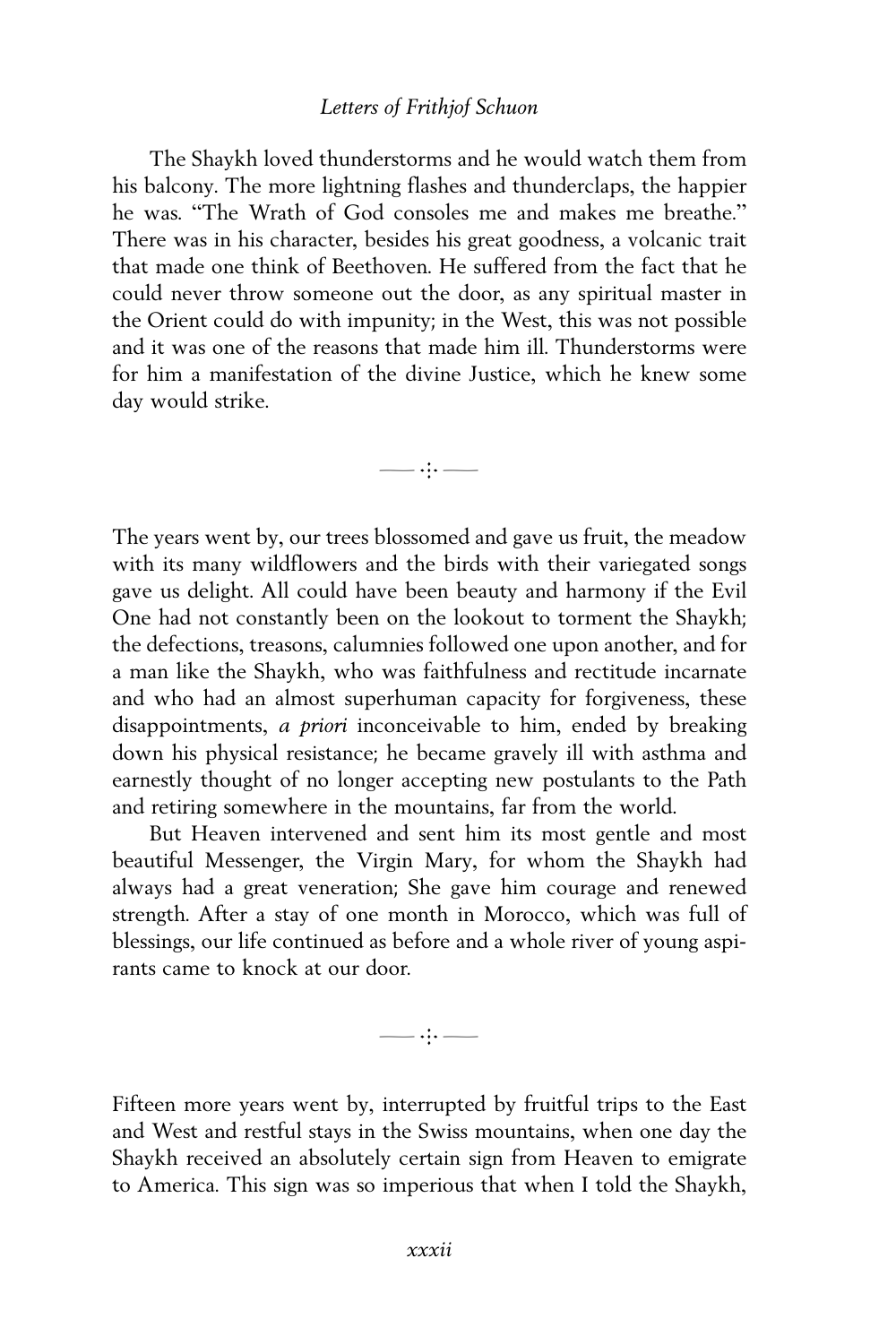after a visit to the American Consulate, that there was no possibility for us to immigrate, he had a crisis of asthma and said in that case we should try Canada or Mexico. Fortunately, thanks to the help of an American friend who was a lawyer, the obstacles could be removed and it is thus that we left for the forests of Indiana.

I was anxious to tell this episode because there have been many erroneous speculations about our departure from Switzerland. In fact, the Shaykh would never have undertaken such a change in his life—he was then already seventy-three years old—without being sure it was the divine Will. Already a few years before, it had been suggested to us that we move to Morocco; we were shown very tempting properties near Tangier, but he said: "To take such an important step, I must have a sign from Heaven."

Thanks to the foundation of a publishing company specializing in the publication of the Shaykh's writings, which we helped to translate into English, the work of Frithjof Schuon became more and more well known. All his life the Shaykh wanted one thing only: to express the Truth, to draw to the Truth, and to live the Truth. Is the goal he proposes too high?

In a letter addressed to his friend, Titus Burckhardt, he writes: "Greatness is the necessary condition for the return to God, for God is great and only what is great can reach the great. This greatness is above all union of the soul with God. To him for whom this union is inaccessible, fervor may be accessible, and to him for whom fervor is out of reach, perseverance or faithfulness is certainly accessible, because this is a greatness accessible to any spiritual person."9

In the last two-and-a-half years of his life, the Shaykh wrote over 3,000 poems, didactic as well as lyrical—a testament, as it were, in which he distills to the last drop his wisdom and his soul in verses which go straight to the heart for whoever can read them in the original German.10

After arising for his prayers, he passed away at dawn on May 5, 1998, seated in his armchair, invoking the Name of God.

 $9$  Letter dated May, 1944.

<sup>10</sup> For more on Schuon's poetry, see *Frithjof Schuon: Messenger of the Perennial Philosophy*, chap. 23, "A Profusion of Songs".